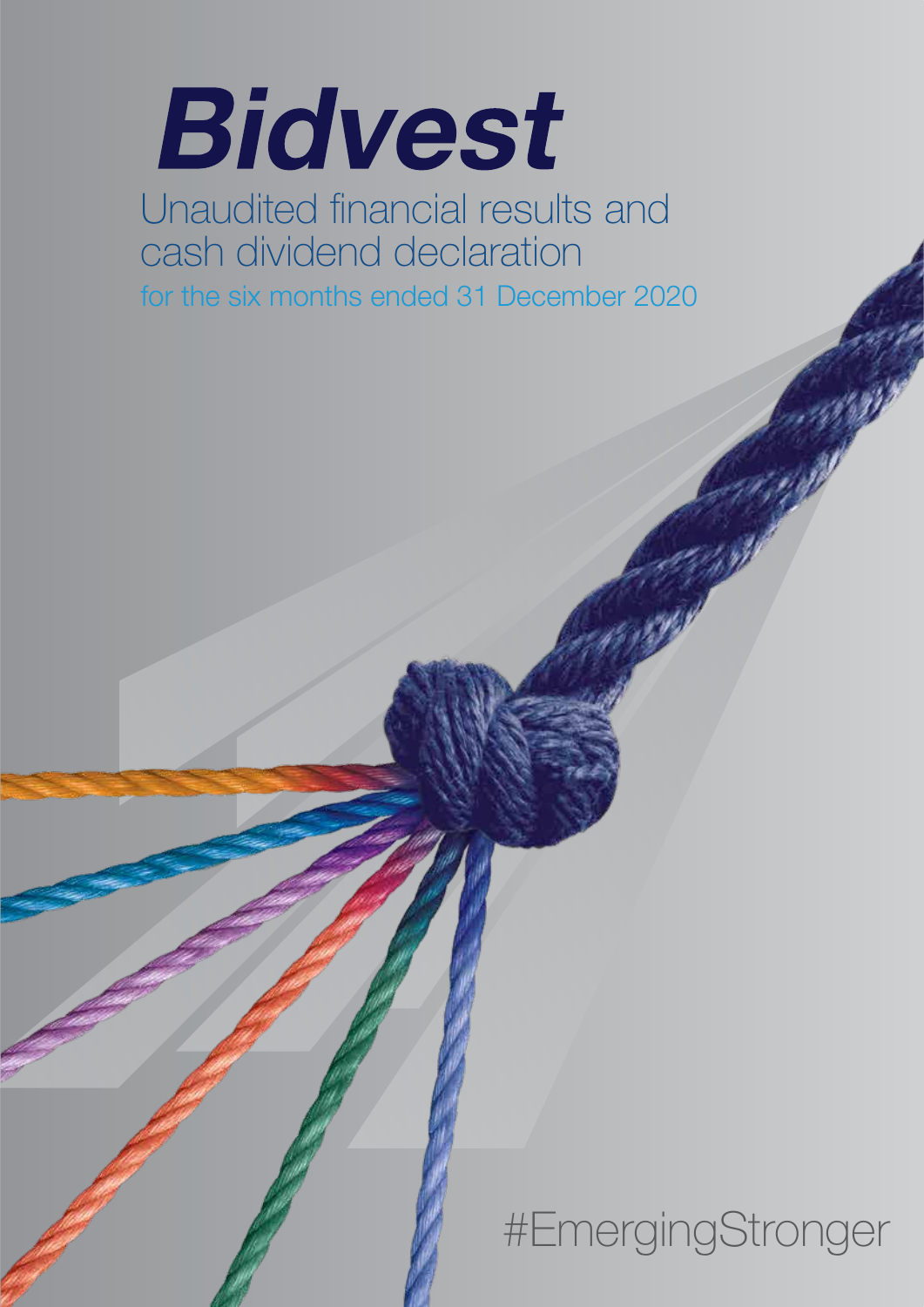# Salient features

R4.1bn trading profit from continuing operations

+3.5%

+86.2% R6.2bn cash generated from operations

Strengthened balance sheet with net debt / EBITDA at

1.7x (2.1x June 2020)

Commissioned

R1 billion LPG terminal in Richards Bay

Executive leadership team

45% women 45% black

Normalised HEPS from continuing operations 651.6 cents

+6.1%

ROFE up to 31.3%

Interim dividend 290 cents +2.8%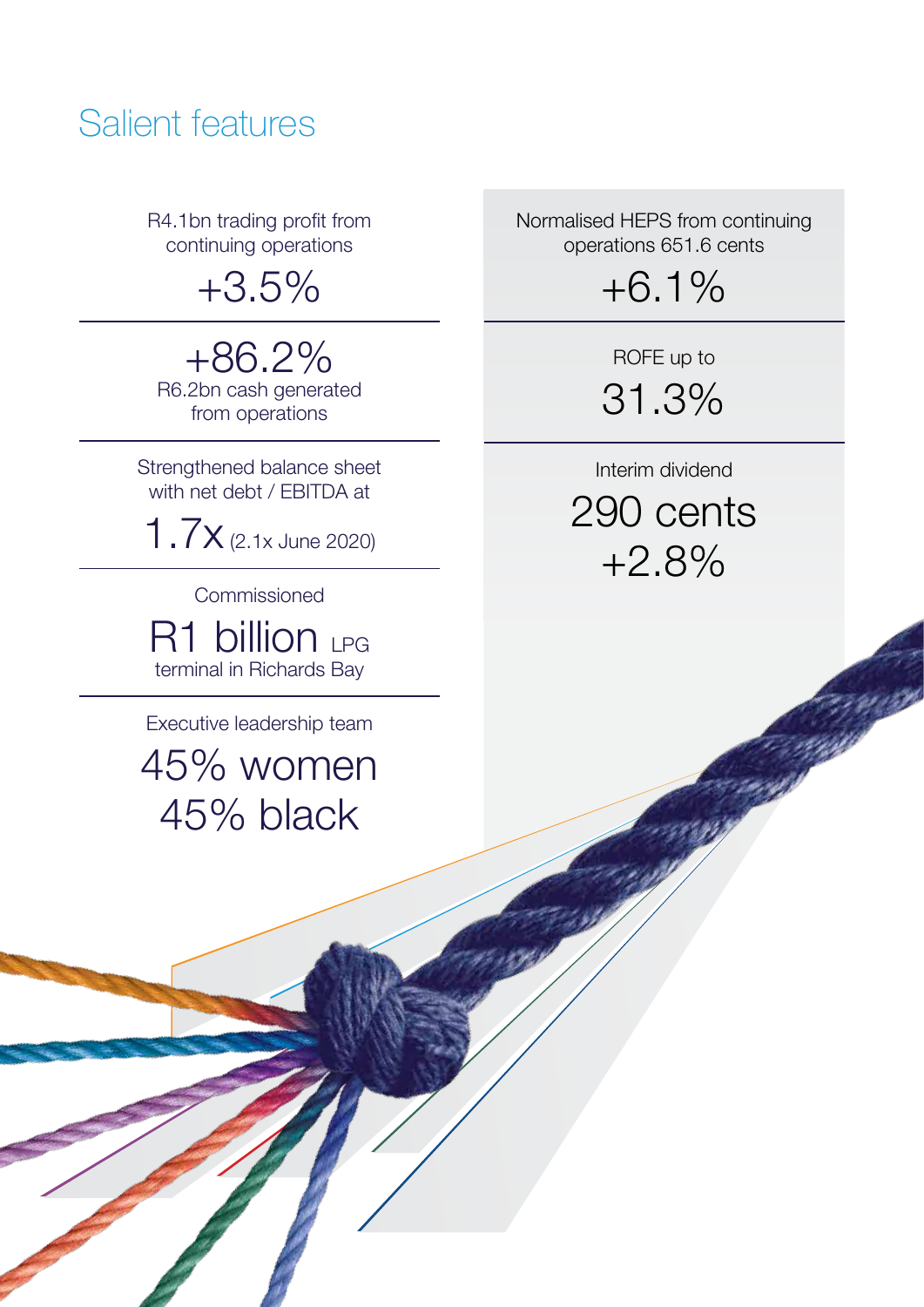## Message to shareholders

### **Introduction**

During the six months to December 2020, Bidvest pulled together like never before, strengthening our resolve to emerge stronger. Our entrepreneurial philosophy, agility, discipline and customer centricity enabled us to deliver a good set of results. Solid profit and HEPS growth converted into exceptional cash flow which enhanced our balance sheet.

Our people, many of whom are frontline workers, were key enablers in delivering this outcome. We are particularly pleased that today 95% of our employees have been able to return to work, a massive shift from the approximately 75% of employees that were unable to work during the height of the lockdown in 2020.

We sadly lost a further 44 employees to COVID-19 during the period as infections peaked over the past few months. We extend our sincere condolences to their families, friends and colleagues. The Bidvest COVID-19 Fund continued to support South African employees during the past six months. In the UK and Ireland, employees continued to receive support from their respective government employee relief schemes. Governments of South Africa, Ireland and the UK are commended for the support provided to livelihoods through TERS and furlough schemes.

In order to protect the health, safety and wellbeing of the Bidvest family, we will cover the cost of vaccinations of our employees not on medical aid in the coming months.

### **Highlights**

Trading profit increased by 3.5%, off a pre-pandemic base, enhanced by the consolidation of PHS, the leading hygiene service provider in the UK. During the six months to December 2020, demand was disparate across industries. There was good demand for hygiene and facility services, DIY products and bulk commodity services. Travel and related, as well as hospitality, sectors were hard hit and remain, largely, closed.

Bidvest's focus was on expense and balance sheet management while delivering efficiently into market demand. Exceptional cost and margin management across the Group limited the negative profit impact of lower demand. This, together with excellent working capital management, resulted in cash generated by operations almost doubling to R6.2 billion (H1 2020: R3.3 billion). Free cash flow totalled R3.1 billion (H1 2020: R306.9 million). Group cash conversion was 124.3%.

Normalised HEPS1 , a measurement used by management to assess the underlying business performance, grew by 6.1% to 651.6 cents from continuing operations.

The balance sheet strengthened over the period. Return on Funds Employed (ROFE) improved significantly from 17.8% at year end to 31.3%. ROIC of 12.9%, unchanged from 30 June 2020, is above the Group's weighted cost of capital.

The Group declared an interim dividend of 290 cents per share, up 2.8%.

### Financial overview

Group revenue grew 3.4% to R44.4 billion (H1 2020: R43.0 billion). PHS was consolidated for six months and Adcock Ingram ("Adcock") for one additional month. Organically, revenue declined by 5.1%.

The gross and trading profit margins remained broadly flat at 30.2% and 9.2%, respectively. PHS boosted margins, but the benefit was offset by pressure in Branded Products, Financial Services and the travel and related businesses in Services. On a like-for-like basis, expenses decreased an impressive 9.6%. COVID-19 charges totalled R83.9 million during the period.

Trading profit grew by 3.5%. Commercial Products and Services delivered excellent results. The South African businesses of Services delivered a solid result after taking into account the exposure to decimated travel and related industries. Automotive's efficiency improvements and expense management culminated in good profit growth despite significantly lower vehicle sales. Freight's trading profit was solid as the terminals handled greater bulk and agricultural volumes while other general import and export volumes remained depressed. Branded Products was resilient considering the significant demand disruption caused by the work-from-home phenomena and a no flu season. Financial Services' performance was disappointing due to reduced foreign exchange demand and lower interest rates. Foreign exchange rate swings impacted the closing values of inventory and investments.

Net capital losses reduced from R300.1 million to R134.0 million and related mainly to the disposal of Ontime Automotive and the impairment of minor associates. In the comparative period, net negative adjustments were made to the investment values of Adcock and Comair.

Net finance charges were 3.6% higher at R734.4 million (H1 2020: R709.2 million). Additional borrowings were raised to fund the PHS acquisition. The Group's average cost of funding decreased to 4.6% pre-tax (H1 2020: 6.5%).

Share of profits from associates flowed through from Adcock, compared to losses incurred by Comair in the prior period.

The Group's effective tax rate, excluding non-taxable MIAL losses and capital items, was 28.8% (H1 2020: 28.8%).

Non-controlling interest, comprising mainly of Adcock, decreased from R194.3 million to R147.7 million.

Basic earnings per share from continuing operations grew by 17.2% to 562.3 cents (H1 2020: 479.9 cents) mainly due to large impairments, disposals and associate losses in the prior period not recurring. HEPS from continuing operations grew by 6.3%.

*<sup>(1)</sup> Normalised HEPS, which excludes acquisition costs, amortisation of acquired customer contracts and COVID-19 costs, is a measurement management uses to assess the underlying business performance*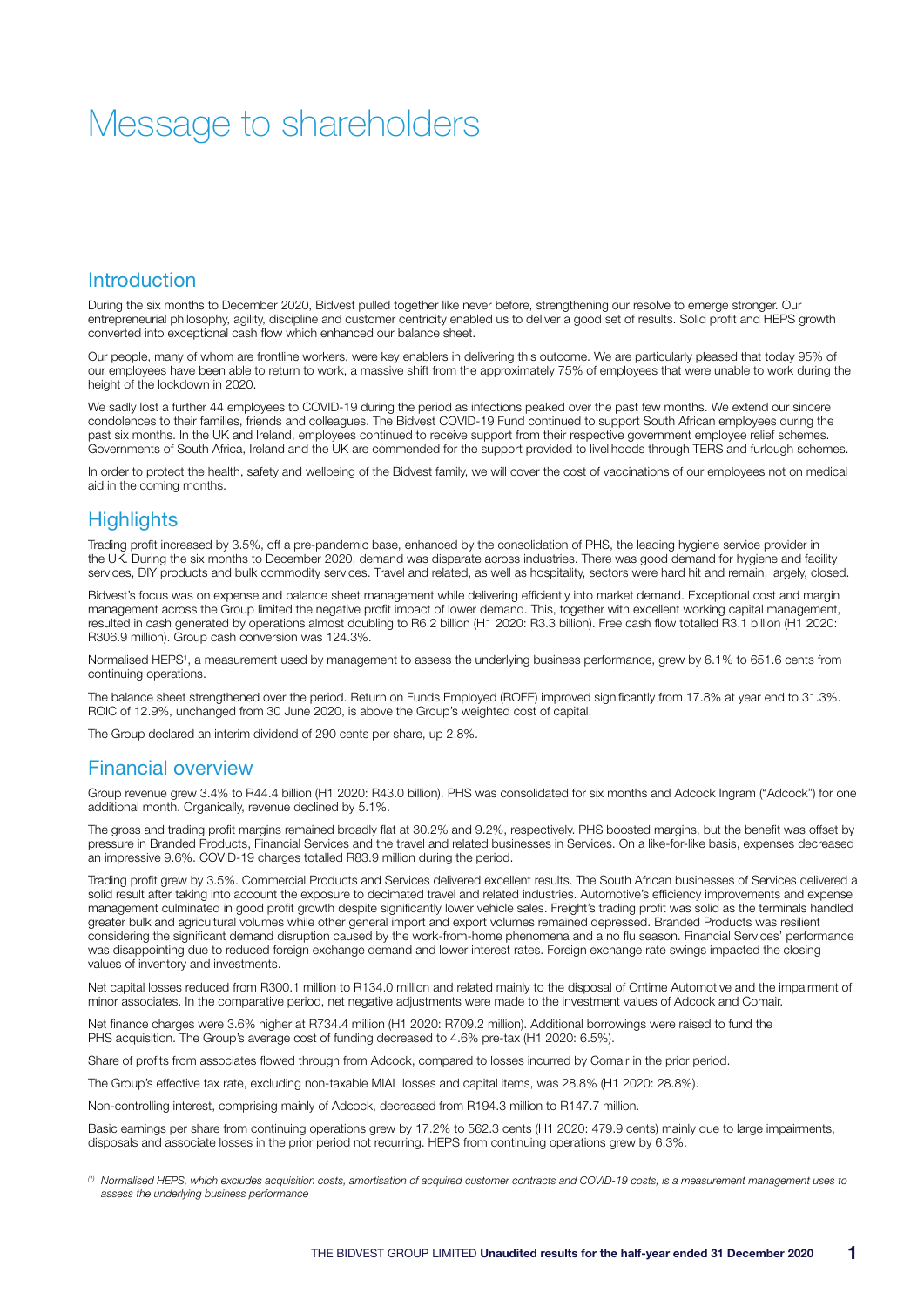# Message to shareholders (continued)

Bidvest Car Rental is disclosed as a discontinued operation. Basic and headline losses per share from discontinued operations increased from 3.0 cents to 7.5 cents in the current period.

Bidvest's net debt decreased from R19.2 billion as at 30 June 2020 to R15.8 billion at the end of December. A reduction in long-term borrowings of R6.4 billion was partly offset by R2.7 billion increase in short-term borrowings. This is primarily due to the PHS bridge facility now being classified as short-term. Since 30 June 2020, the bridge was reduced through a combination of refinancing and free cash totalling R6.8 billion.

Strong free cash flow generation resulted in a net debt to rolling EBITDA of 1.7x compared to 2.1x as at 30 June 2020. Interest cover was 8.6x (H1 2020: 8.2x).

Cash generated by operations at R6.2 billion, was 86.2% higher than the R3.3 billion generated in the prior period. Uncharacteristically, the Group released R335.8 million of working capital in the period that, traditionally, absorbs working capital (H1 2020: R2.0 billion absorption). The main impact, year-on-year, was from lower inventories and trade payables. At this stage, it is uncertain whether this unseasonal trend will reverse by year end.

### Corporate action

#### **Disposals**

The last phase of the portfolio clean up that started after the unbundling of the foodservices businesses gained traction during this period under review.

Effective 5 February 2021, Bidvest's 6.75% stake in the Mumbai International Airport Limited (MIAL) was sold and the R1 billion cash proceeds banked.

UK-based Ontime Automotive was sold, effective 23 December 2020.

A sale and purchase agreement has been signed with a purchaser consortium in relation to the disposal of Bidair Services, the airports ground handling business. Parties are working towards closing the transaction soon.

Bidvest Car Rental was identified as a discontinued operation as at 30 June 2020. A disposal process is under way.

Once the above disposals are closed out, the portfolio clean up will, in the main, be done.

### Capital deployed

Bidvest's flagship liquid petroleum gas (LPG) storage facility was successfully commissioned on 22 October 2020. It is more important than ever for South Africa to secure a reliable and cost-effective energy mix to drive real GDP growth. We anticipate that the stability of supply made possible by this R1 billion LPG facility will enable South Africans to source a clean energy alternative, while also stimulating the expansion of the LPG value chain, creating opportunities for small and medium enterprises.

In early February 2021, Noonan acquired Axis Group, a UK-based security and cleaning service provider, for an enterprise value of GBP24 million (approximately R480 million). This bolt-on acquisition significantly enhances Noonan's footprint in the UK. Management identified meaningful synergies during the due diligence, and these are already being pursued.

### **Prospects**

Looking ahead, it is likely that the economic downturn will persist with the pace of recovery remaining largely uncertain. Cognisant of the constrained operating environment, we have optimised our cost base and improved efficiencies. Our businesses are future-fit and their operating models scalable, well placed for growth.

In addition, we have better aligned our product and service mix with evolving market demands and expanded our geographic footprint.

Bidvest's comprehensive basic-need services and everyday essential products position us favourably to withstand the current headwinds as well as capitalise on the resumption of trade. Our businesses will continue to seek new revenue and take advantage of the opportunities that are evident in some sectors.

While we continue to pursue our strategy of expanding into niche areas, we will maintain our sound capital allocation disciplines. In so doing, we remain confident in our ability to deliver sustainable growth and create long-term value for all stakeholders.

Bidvest is actively participating in national workstreams to enable a return to economic activity as soon as possible. This includes working alongside industry peers to ensure the effective distribution of COVID-19 vaccines across the country.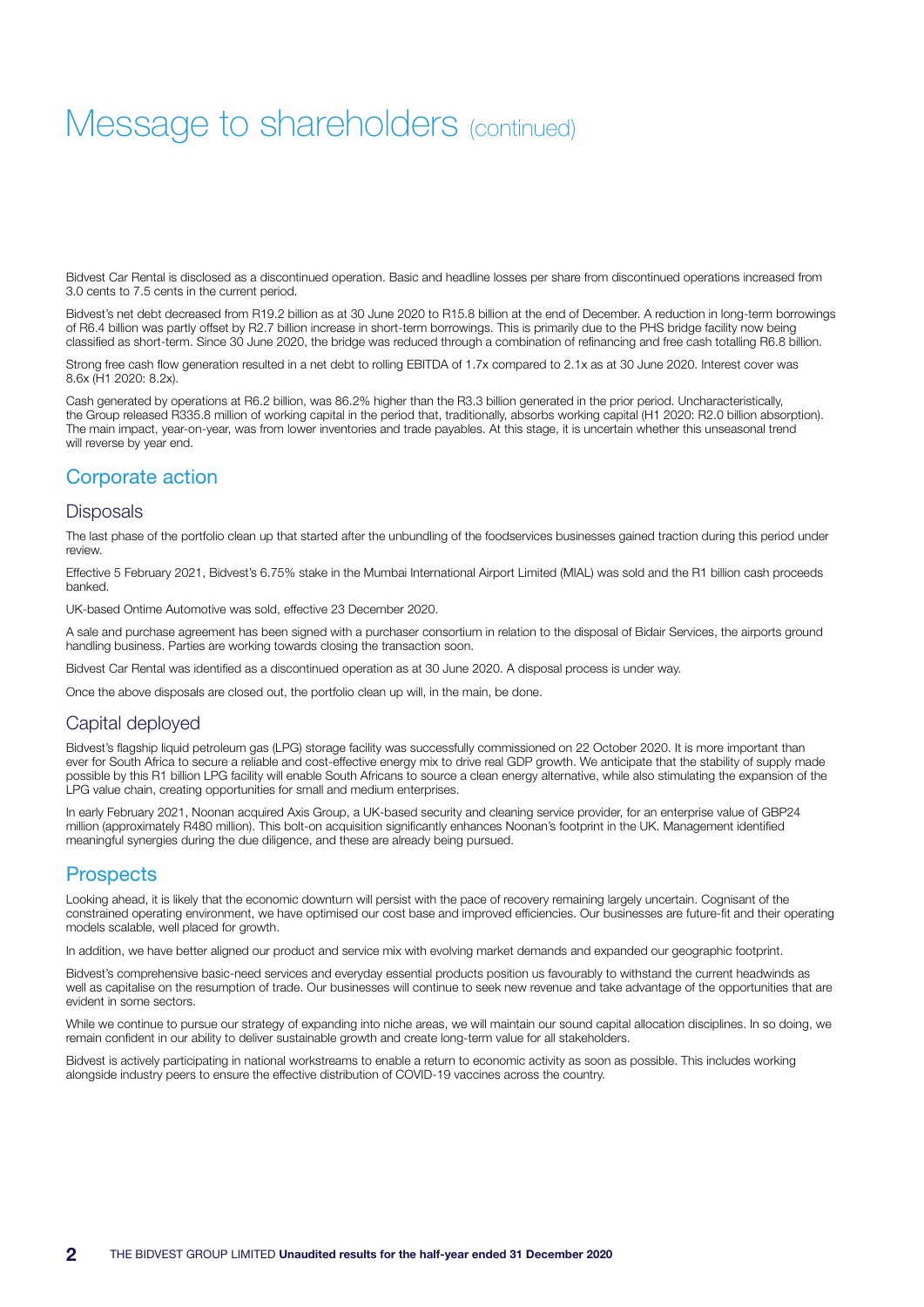### The Group

Bidvest is a leading business-to-business services, trading and distribution group, operating through six divisions: Services, Branded Products, Freight, Commercial Products, Financial Services and Automotive. The Group owns a significant Bidvest occupied property portfolio. Bidvest has a 56.1% stake in Adcock.

### Divisional review

#### **Services**

Services delivered a great result, reporting a 37.9% increase in trading profit to R1.7 billion. The recently acquired PHS made a significant contribution, in line with our expectations. The hygiene pool continued to grow, emphasising the structural growth impetus in this sector. Both PHS and Noonan secured COVID-19-related work, which include amongst other services, the set up and management of testing and vaccine centres in the UK and specialist cleaning, which has helped offset credit note provisions for closed customer premises. Overall, the SA trading profit declined modestly as the travel and related industries remain effectively closed, culminating in trading losses from the three businesses directly exposed. The Security and Aviation cluster performed well, as did the Facilities Management cluster. Protea Coin, FM, Prestige, Bidair Cargo, Bidtrack and GPT delivered standout performances. Allied Services was impacted by declining hospitality demand and very low corporate occupancies. Contract wins across geographies and businesses were pleasing, particularly more recently, as management focused on identifying and converting market opportunities. Cash conversion and asset management were strong.

### Branded Products

Branded Products showed resilience as the work-from-home approach maintained by many corporations, the disrupted education sector, constrained consumer spending as well as a lack of flu season significantly impacted Branded Products' performance. Trading profit contracted by 18.7% to R804 million. Expenses were very well managed as were funds employed although Adcock did absorb over R500 million in working capital. Adcock's interim results reflected gross margin pressure brought about by the unfavourable exchange rate. Packaging and label demand was good and certain branded consumer product categories did well. Print and office products businesses held their own in tough trading conditions. Businesses are focused on enhancing online offerings and introducing further efficiencies.

### Freight

Freight handled increased bulk and agricultural volumes and delivered a solid result. Limited general cargo and reduced fuel and chemical volumes limited the overall performance to a flat operating profit of R646.4 million, which is off a 13.1% lower revenue. Bulk Connections, SABT and Bidfreight Port Operations performed very well. Bidvest Tank Terminals successfully commissioned the Richards Bay LPG terminal on 22 October 2020. Hardship in the fuel and chemical industry resulted in rates and capacity being less than optimal. The situation will normalise from April 2021 onwards. Bidvest International Logistics and Bidvest SACD were impacted by reduced import and export activity, particularly as it relates to consumer goods. Cost management has been good. Management is confident that a pick-up in activity will enhance profitability.

### Commercial Products

Commercial Products delivered an excellent result. Profit rose 44.4% to R495.7 million, off revenue growth of 6.7%. Available stock to sell into greater DIY demand and product innovation resulted in very pleasing market share gains. Broad product ranges, focused sales efforts and improved factory recoveries also contributed to this excellent result. Revenue growth in the Trade and DIY/Tool/Workwear clusters were particularly pleasing. Plumblink continues to go from strength to strength, while restructuring and refocusing of the Electrical businesses yielded exceptional results. Academy Brushware, Afcom, Yamaha, Renttech and Vulcan delivered strong results. The gross profit margin improved and expenses were well managed. Cash generation was strong. Challenges due to shortages of key raw materials are being actively managed.

#### Financial Services

Financial Services' trading profit declined by 39.3% to R167.9 million. Bidvest Bank's non-interest revenue was impacted by significantly reduced foreign exchange demand, given the international travel restrictions and the net roll-off of fleet management units. Lower interest rates resulted in reduced net interest margins. Bidvest Bank's liquidity and capital ratios remain strong. A significant branch network rationalisation was done towards the end of the period under review. The insurance and related businesses delivered good performances driven by good expense and claim management despite fewer policy sales. Investment returns on the insurance portfolio were pleasing.

#### Automotive

Overall, the South African automotive market remains depressed despite showing a faster than expected rebound off the mid-2020 trough. Strong expense management resulted in very pleasing trading profit growth of 5.6% to R323.8 million, despite a 5.4% contraction in revenue. McCarthy sold fewer new vehicles compared to the overall market. This is mainly due to a significant contraction in fleet sales. Used car volumes were lower, but a pickup in demand was noted in the second quarter. In Namibia, our vehicle sales outperformed a weak market. Gross profit margin remained broadly flat. Management has flagged short supply in almost all brands. Operational cash generation was a highlight and ROFE improved nicely.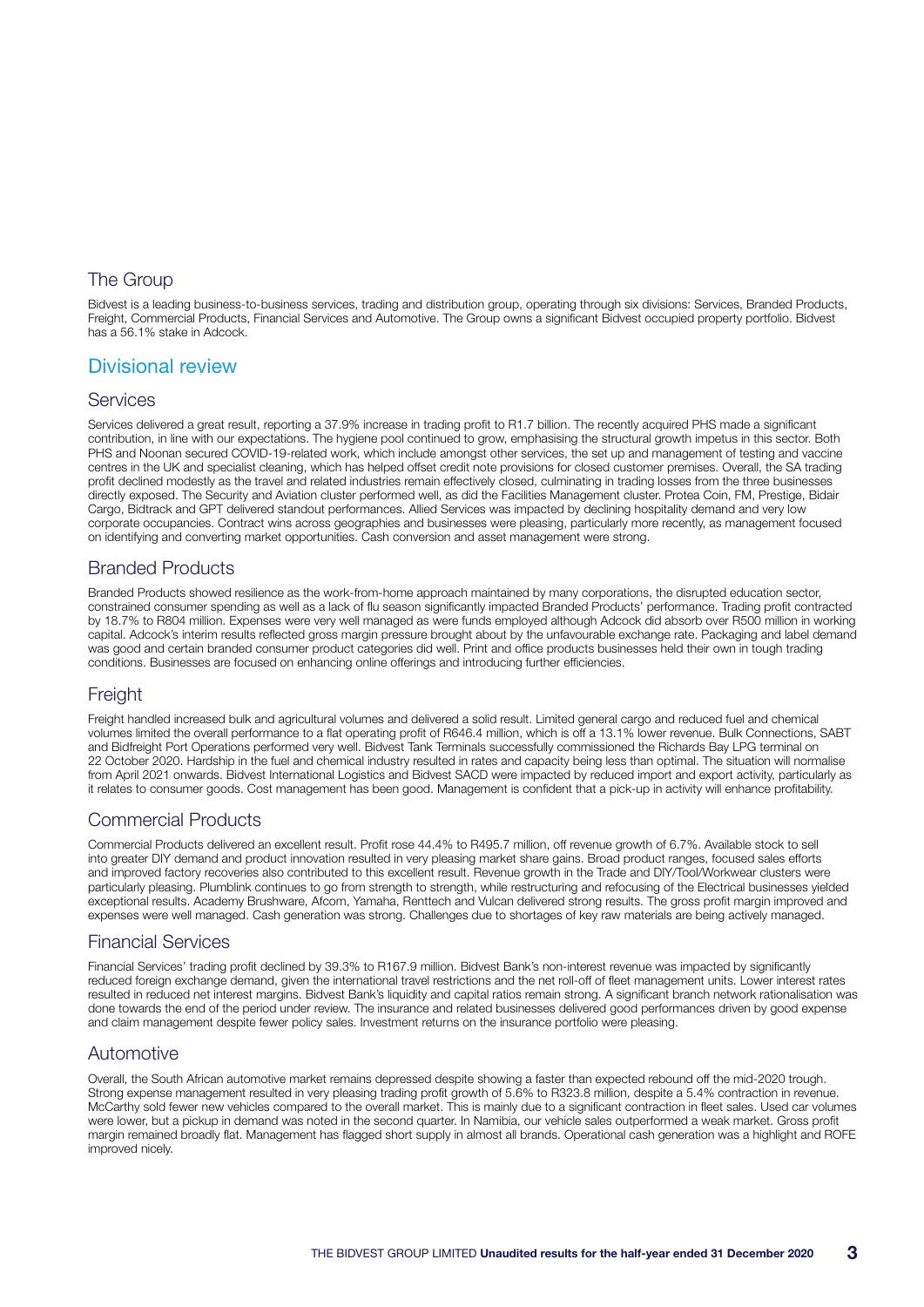# Message to shareholders (continued)

### Bidvest Properties and Corporate

Bidvest Properties delivered a resilient result in a very challenging property market. Trading profit declined by 6.6% to R275.4 million. The portfolio comprises of 135 properties across South Africa and Namibia with an estimated market value of R8.0 billion, significantly higher than book value.

The R400 million Bidvest COVID-19 fund continued to assist our South African employees still unable to work due to low sector activity. The last of the foreign exchange mark-to-market adjustment on MIAL was recognised. Ontime Automotive was sold and management is actively pursuing the sale of the legacy FMCG distribution businesses in Namibia.

#### **Directorate**

In accordance with the section 3.59 of the JSE Listings Requirements, the board of directors of the Group advised shareholders that Mr LP Ralphs retired as chief executive of the Group, with effect from 1 October 2020.

For and on behalf of the board

### BF Mohale NT Madisa

*Chairman Chief executive*

Johannesburg

1 March 2021

### Dividend declaration

In line with the Group dividend policy, the directors have declared an interim gross cash dividend of 290 cents (232.0000 cents net of dividend withholding tax, where applicable) per ordinary share for the six months ended 31 December 2020 to those members registered on the record date, being Friday, 26 March 2021.

The dividend has been declared from income reserves. A dividend withholding tax of 20% will be applicable to all shareholders who are not exempt.

| Share code:                           | <b>BVT</b>               |
|---------------------------------------|--------------------------|
| ISIN:                                 | ZAE000117321             |
| Company registration number:          | 1946/021180/06           |
| Company tax reference number:         | 9550162714               |
| Gross cash dividend amount per share: | 290.0                    |
| Net dividend amount per share:        | 232.000                  |
| Issued shares at declaration date:    | 340 274 346              |
| Declaration date:                     | Monday, 1 March 2021     |
| Last day to trade cum dividend:       | Tuesday, 23 March 2021   |
| First day to trade ex-dividend:       | Wednesday, 24 March 2021 |
| Record date:                          | Friday, 26 March 2021    |
| Payment date:                         | Monday, 29 March 2021    |

Share certificates may not be dematerialised or rematerialised between Wednesday, 24 March 2021, and Friday, 26 March 2021, both days inclusive.

For and on behalf of the board

Ilze Roux

*Company Secretary*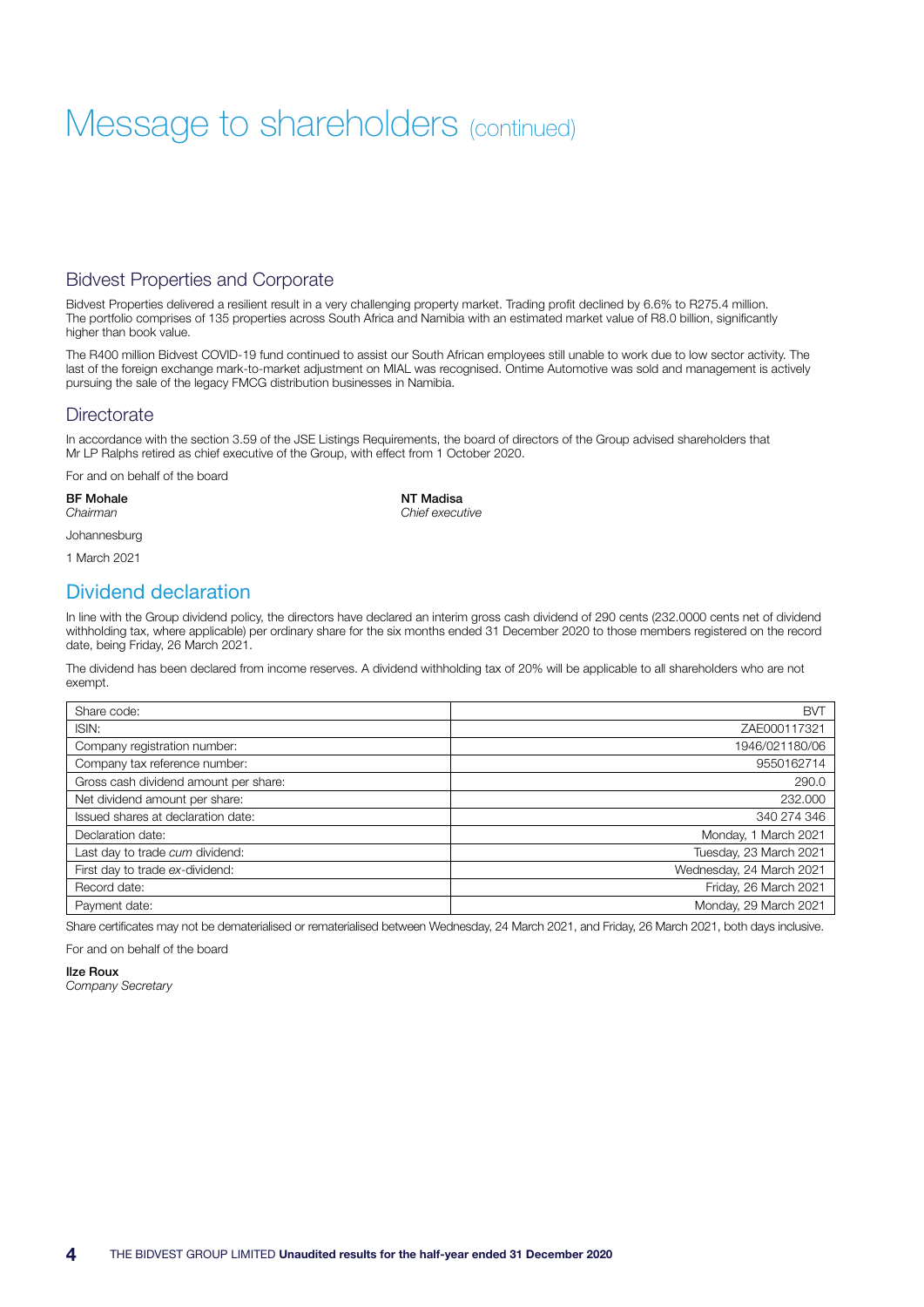### Condensed consolidated income statement for the

|                                                                                              | Half-year ended 31 December |                                    |         | Year ended<br>30 June  |
|----------------------------------------------------------------------------------------------|-----------------------------|------------------------------------|---------|------------------------|
|                                                                                              | 2020                        | 2019                               | %       | 2020                   |
| R000s                                                                                        | <b>Unaudited</b>            | <sup>o</sup> Restated<br>Unaudited | Change  | Audited                |
| <b>Continuing operations</b>                                                                 |                             |                                    |         |                        |
| Revenue                                                                                      | 44 448 758                  | 43 002 347                         | 3.4     | 76 542 581             |
| Cost of revenue                                                                              | (31033160)                  | (29 956 270)                       | 3.6     | (53 101 006)           |
| Gross profit                                                                                 | 13 415 598                  | 13 046 077                         | 2.8     | 23 441 575             |
| Operating expenses                                                                           | (9300613)                   | (9183637)                          | 1.3     | (18079797)             |
| Net impairment losses on financial assets                                                    | (41847)                     | (74571)                            |         | (245 401)              |
| Other income<br>Income from investments                                                      | 84 109<br>(88961)           | 124 947<br>17 386                  |         | 266 807<br>(43 482)    |
|                                                                                              |                             |                                    |         |                        |
| <b>Trading profit</b><br>Share-based payment expense                                         | 4 068 286<br>(120907)       | 3 930 202<br>(116804)              | 3.5     | 5 339 702<br>(202 494) |
| Acquisition costs and customer contracts amortisation                                        | (143754)                    | (43318)                            |         | (345 229)              |
| Net capital items                                                                            | (134005)                    | (300080)                           |         | (1973149)              |
| Profit before finance charges and associate income                                           | 3 669 620                   | 3 470 000                          | 5.8     | 2818830                |
| Net finance charges                                                                          | (734 400)                   | (709 169)                          | 3.6     | (1429627)              |
| Finance income                                                                               | 45 907                      | 67 578                             |         | 80 253                 |
| Finance charges                                                                              | (780 307)                   | (776747)                           |         | (1509880)              |
| Share of profit of associates and joint ventures                                             | 63 137                      | (97267)                            | (164.9) | (92 250)               |
| Current period earnings                                                                      | 63 137                      | (91639)                            | (168.9) | (87129)                |
| Net capital items                                                                            |                             | (5628)                             |         | (5121)                 |
| Profit before taxation                                                                       | 2 998 357                   | 2 663 564                          | 12.6    | 1 296 953              |
| Taxation                                                                                     | (939947)                    | (843 364)                          | 11.5    | (851 589)              |
| Profit for the period from continuing operations                                             | 2 058 410                   | 1820200                            | 13.1    | 445 364                |
| <b>Discontinued operations</b>                                                               |                             |                                    |         |                        |
| Loss after tax from discontinued operations                                                  | (25365)                     | (10165)                            |         | (632 267)              |
| Profit (loss) for the period                                                                 | 2 033 045                   | 1810035                            |         | (186903)               |
| Attributable to                                                                              |                             |                                    |         |                        |
| Shareholders of the Company – continuing operations                                          | 1910663                     | 1 625 931                          | 17.5    | 168 981                |
| Shareholders of the Company - discontinued operations                                        | (25365)<br>147 747          | (10165)<br>194 269                 |         | (632 267)<br>276 383   |
| Non-controlling interest                                                                     |                             |                                    | (23.9)  |                        |
|                                                                                              | 2 033 045                   | 1810035                            | 12.3    | (186903)               |
| Basic earnings per share (cents) - continuing operations                                     | 562.3                       | 479.9                              | 17.2    | 49,8                   |
| Diluted basic earnings per share (cents) – continuing operations                             | 561.9                       | 478.7                              | 17.4    | 49,7                   |
| Basic earnings per share (cents) - discontinued operations                                   | (7.5)                       | (3.0)                              |         | (186, 4)               |
| Diluted basic earnings per share (cents) – discontinued operations                           | (7.5)                       | (3.0)                              |         | (186, 1)               |
| Basic earnings per share (cents) - Group<br>Diluted basic earnings per share (cents) - Group | 554.8<br>554.4              | 476.9<br>475.8                     |         | (136, 6)<br>(136, 4)   |
|                                                                                              |                             |                                    |         |                        |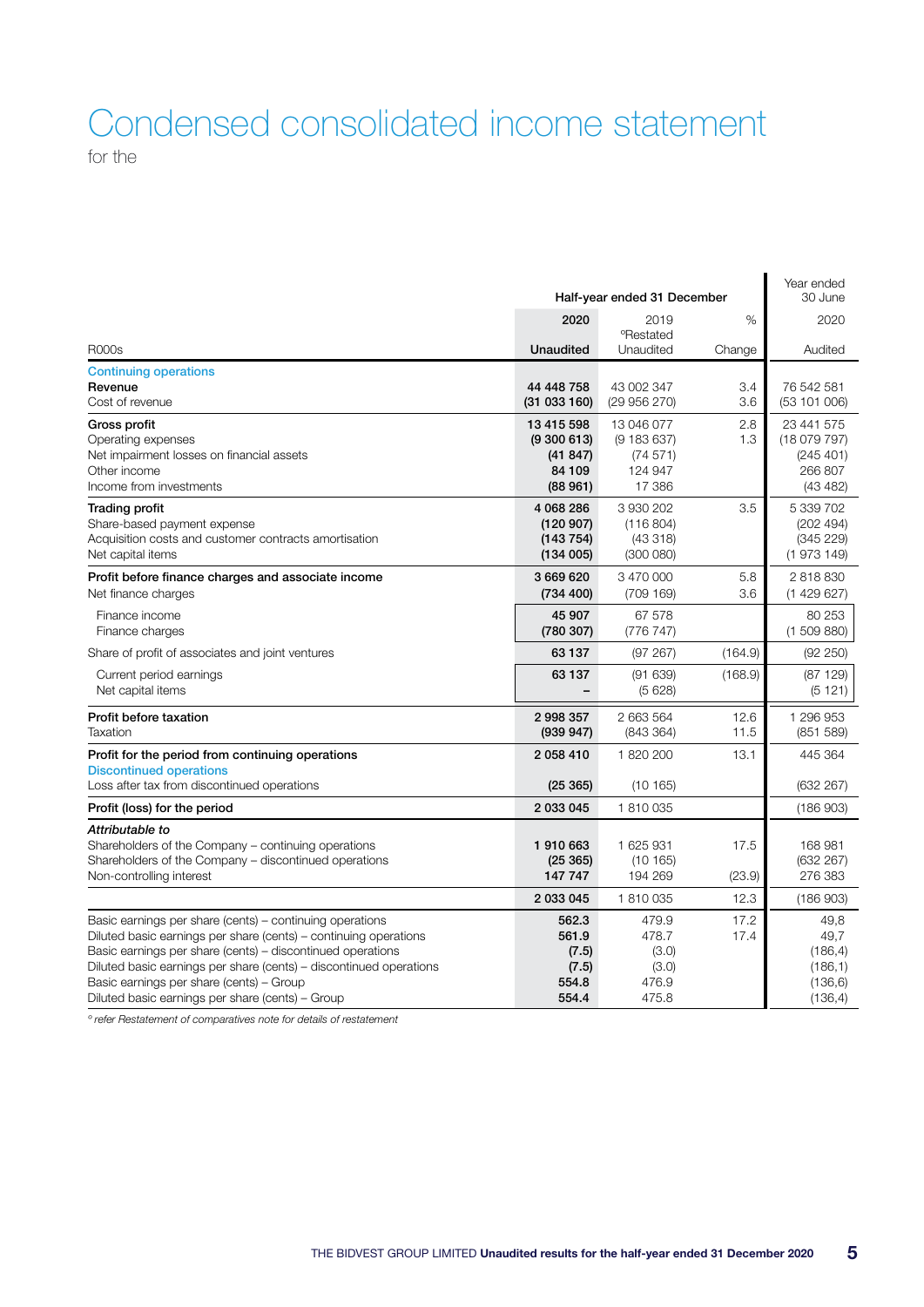# Condensed consolidated income statement (continued)

for the

|                                                                         | Half-year ended 31 December |                       |        | Year ended<br>30 June |
|-------------------------------------------------------------------------|-----------------------------|-----------------------|--------|-----------------------|
|                                                                         | 2020                        | 2019                  | $\%$   | 2020                  |
|                                                                         |                             | <sup>o</sup> Restated |        |                       |
| R000s                                                                   | <b>Unaudited</b>            | Unaudited             | Change | Audited               |
| Supplementary Information                                               |                             |                       |        |                       |
| Headline earnings per share (cents) – continuing operations             | 601.7                       | 566.2                 | 6.3    | 553,2                 |
| Normalised headline earnings per share (cents) – continuing operations* | 651.6                       | 613.9                 | 6.1    | 1 0 28, 3             |
| Diluted headline earnings per share (cents) - continuing operations     | 601.3                       | 564.9                 | 6.4    | 552,5                 |
| Headline earnings per share (cents) – discontinued operations           | (7.5)                       | (3.0)                 |        | (159,2)               |
| Diluted headline earnings per share (cents) - discontinued operations   | (7.5)                       | (3.0)                 |        | (159, 0)              |
| Normalised headline earnings per share (cents) – Group*                 | 644.1                       | 610.9                 |        | 869,1                 |
| Headline earnings per share (cents) - Group                             | 594.2                       | 563.2                 |        | 394,0                 |
| Diluted headline earnings per share (cents) - Group                     | 593.8                       | 561.9                 |        | 393,5                 |
| Shares in issue                                                         |                             |                       |        |                       |
| Total ('000)                                                            | 339 888                     | 339 679               |        | 339 770               |
| Weighted ('000)                                                         | 339 807                     | 338 826               |        | 339 264               |
| Diluted weighted ('000)                                                 | 340 037                     | 339 621               |        | 339728                |
| Dividends per share (cents)                                             | 290.0                       | 282.0                 | 2.8    | 282,0                 |

*º refer Restatement of comparatives note for details of restatement* 

*\* refer Normalised headline earnings per share note for a detailed definition*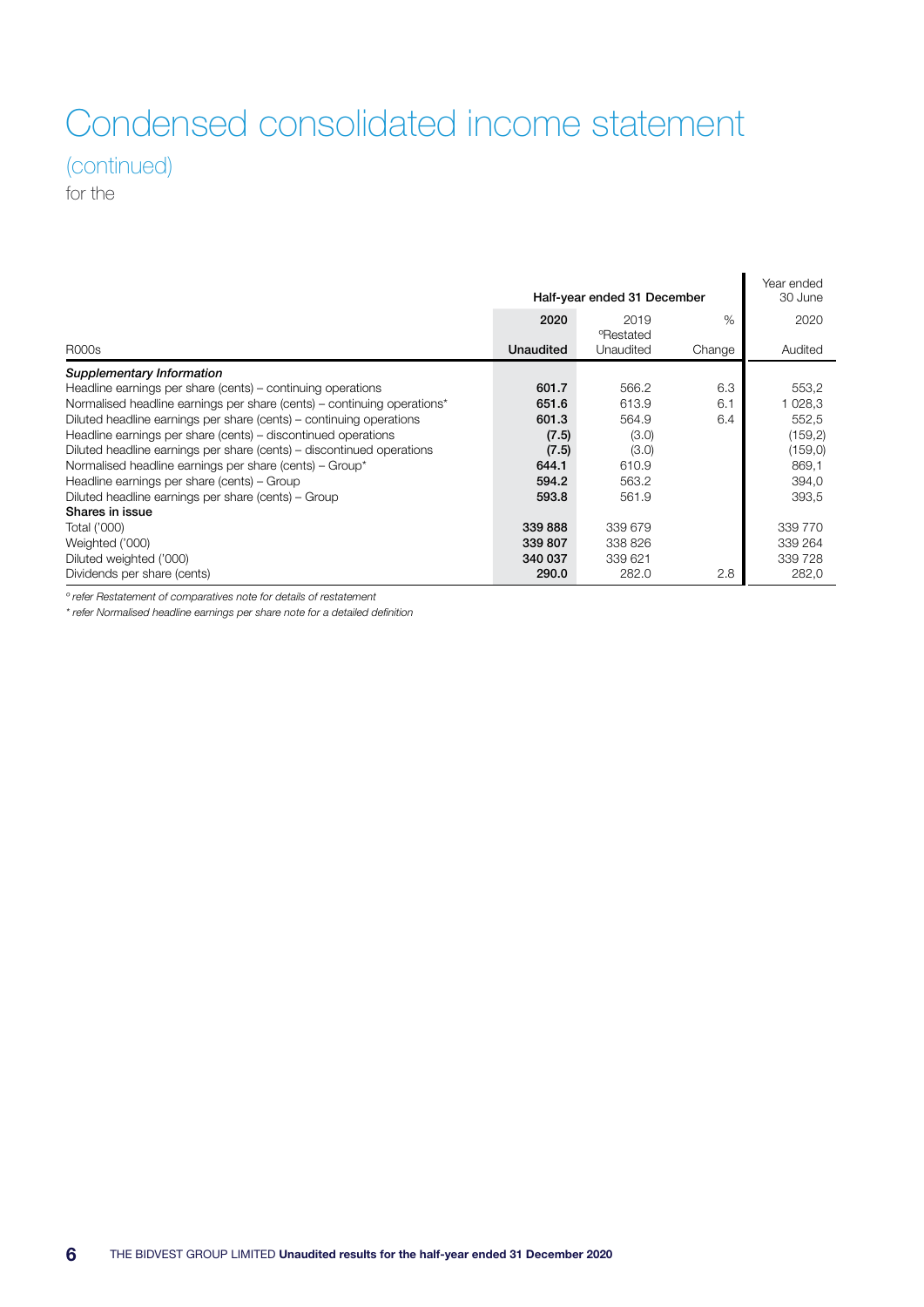# Condensed consolidated income statement (continued)

for the

|                                                                                                                                                                                                                                                                                                                                                       | Half-year ended 31 December |                                    |        | Year ended<br>30 June                                            |
|-------------------------------------------------------------------------------------------------------------------------------------------------------------------------------------------------------------------------------------------------------------------------------------------------------------------------------------------------------|-----------------------------|------------------------------------|--------|------------------------------------------------------------------|
|                                                                                                                                                                                                                                                                                                                                                       | 2020                        | 2019                               | $\%$   | 2020                                                             |
| <b>R000s</b>                                                                                                                                                                                                                                                                                                                                          | <b>Unaudited</b>            | <sup>o</sup> Restated<br>Unaudited | Change | Audited                                                          |
| <b>Headline earnings</b><br>The following adjustments to profit attributable to shareholders were taken into<br>account in the calculation of headline earnings:<br>Profit attributable to shareholders of the Company – continuing operations<br>Impairment of property, plant and equipment, right-of-use assets, goodwill and<br>intangible assets | 1910663<br>-                | 1 625 931                          | 17.5   | 168 981<br>990 164                                               |
| Property, plant and equipment <sup>#</sup><br>Right-of-use assets <sup>#</sup><br>Goodwill <sup>#</sup><br>Intangible assets#<br><b>Taxation effect</b><br>Non-controlling interest                                                                                                                                                                   |                             |                                    |        | 222 463<br>145 144<br>496 850<br>322 124<br>(141865)<br>(54 552) |
| Net loss on disposal of interests in subsidiaries and disposal and closure<br>of businesses                                                                                                                                                                                                                                                           | 114 539                     | 155 676                            |        | 247 181                                                          |
| Loss on disposal and closure#<br><b>Taxation effect</b><br>Non-controlling interest                                                                                                                                                                                                                                                                   | 120 897<br>(6358)           | 169 244<br>(13568)                 |        | 278 944<br>(18482)<br>(13281)                                    |
| Net loss on disposal and impairment of associates                                                                                                                                                                                                                                                                                                     | 36 147                      | 136 049                            |        | 485711                                                           |
| Impairment of associates <sup>#</sup><br>Net change in shareholding in associates <sup>#</sup><br><b>Taxation effect</b>                                                                                                                                                                                                                              | 36 147                      | 135 356<br>693                     |        | 523 279<br>693<br>(38261)                                        |
| Net gain on disposal of property, plant and equipment and intangible assets                                                                                                                                                                                                                                                                           | (2690)                      | (4706)                             |        | (8963)                                                           |
| Property, plant and equipment <sup>#</sup><br>Intangible assets#<br><b>Taxation effect</b>                                                                                                                                                                                                                                                            | (3354)<br>664               | (2 263)<br>(2950)<br>507           |        | 29 981<br>(30681)<br>(8263)                                      |
| Compensation received on loss or impairment of property plant and equipment                                                                                                                                                                                                                                                                           | (14173)                     | $\overline{\phantom{0}}$           |        | (11 267)                                                         |
| Compensation received <sup>#</sup><br><b>Taxation effect</b>                                                                                                                                                                                                                                                                                          | (19685)<br>5512             |                                    |        | (15648)<br>4 3 8 1                                               |
| Non-headline items included in equity accounted earnings of associated<br>companies                                                                                                                                                                                                                                                                   |                             | 5628                               |        | 5 1 2 1                                                          |
| Headline earnings - continuing operations<br>Loss attributable to shareholders of the Company – discontinued operations<br>Impairment of property, plant and equipment, right-of-use assets, goodwill and                                                                                                                                             | 2 044 486<br>(25365)        | 1918578<br>(10165)                 | 6.6    | 1876928<br>(632 267)                                             |
| intangible assets                                                                                                                                                                                                                                                                                                                                     |                             |                                    |        | 92 094                                                           |
| Property, plant and equipment<br>Right-of-use assets<br>Intangible assets<br><b>Taxation effect</b>                                                                                                                                                                                                                                                   |                             |                                    |        | 48 927<br>52790<br>26 583<br>(36 206)                            |
| Headline earnings - Group                                                                                                                                                                                                                                                                                                                             | 2019121                     | 1 908 413                          |        | 1 336 755                                                        |

*# Items above included as capital items on condensed consolidated income statement*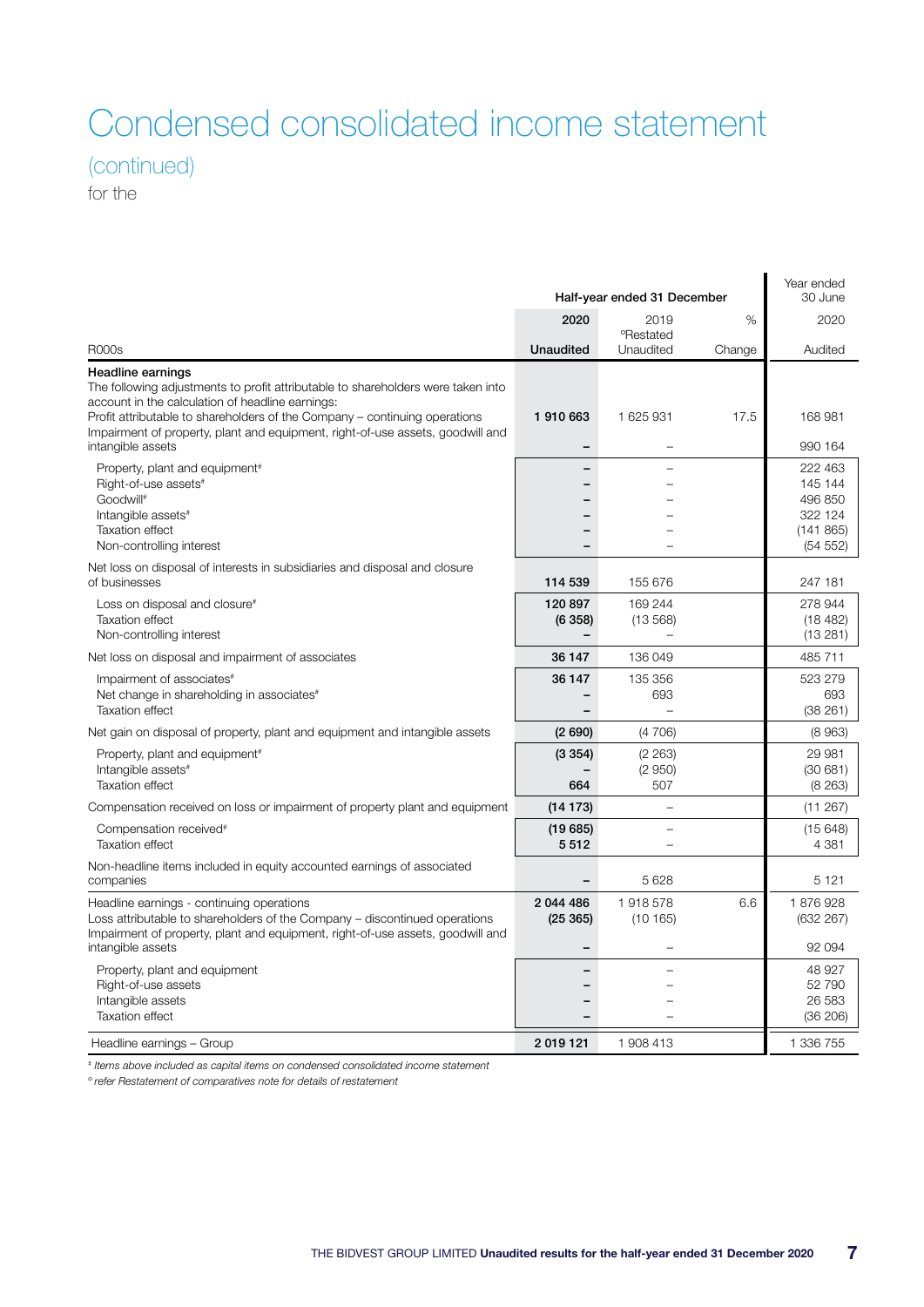# Condensed consolidated income statement (continued)

for the

#### Normalised headline earnings per share

Normalised headline earnings per share is a measurement used by the chief operating decision-makers, Mpumi Madisa and the Group executive directors. The calculation of normalised headline earnings per share excludes acquisition costs, amortisation of acquired customer contracts, the Group's non-cash share of Comair's SAA travel agent incentive scheme settlement, COVID-19 pandemic expenses relating to abnormal receivables provisioning, inventory obsolescence, restructuring and COVID-19 costs and is based on the normalised headline earnings attributable to ordinary shareholders, divided by the weighted average number of ordinary shares in issue during the year. The presentation of normalised headline earnings is not an IFRS requirement.

| Half-year ended 31 December                                                                                                                                     |                      |                                    | Year ended<br>30 June |                       |
|-----------------------------------------------------------------------------------------------------------------------------------------------------------------|----------------------|------------------------------------|-----------------------|-----------------------|
|                                                                                                                                                                 | 2020                 | 2019                               | $\%$                  | 2020                  |
| R000s                                                                                                                                                           | <b>Unaudited</b>     | <sup>o</sup> Restated<br>Unaudited | Change                | Audited               |
| Headline earnings – continuing operations                                                                                                                       | 2 044 486            | 1918578                            |                       | 1876928               |
| Acquisition costs                                                                                                                                               | 7580                 | 16465                              |                       | 178 179               |
| Amortisation of acquired customer contracts                                                                                                                     | 136 174              | 26 853                             |                       | 70 120                |
| Fair value uplift of Adcock Ingram inventory                                                                                                                    |                      |                                    |                       | 96 930                |
| Non-cash share of Comair's SAA travel agent incentive scheme settlement                                                                                         | -                    | 122 191                            |                       | 122 191               |
| COVID-19 pandemic expenses (refer Significant accounting policies<br>and judgements)<br>COVID-19 pandemic impact on MIAL (refer Significant accounting policies | 83878                |                                    |                       | 1 200 644             |
| and judgements)                                                                                                                                                 |                      |                                    |                       | 351 442               |
| <b>Taxation effect</b>                                                                                                                                          | (48195)              | (4013)                             |                       | (333 513)             |
| Non-controlling interest                                                                                                                                        | (9876)               |                                    |                       | (74193)               |
| Normalised headline earnings – continuing operations<br>Normalised headline earnings – discontinued operations                                                  | 2 214 047<br>(25365) | 2 080 074<br>(10165)               | 6.4                   | 3 488 728<br>(540173) |
| Normalised headline earnings - Group                                                                                                                            | 2 188 682            | 2 069 909                          |                       | 2 948 555             |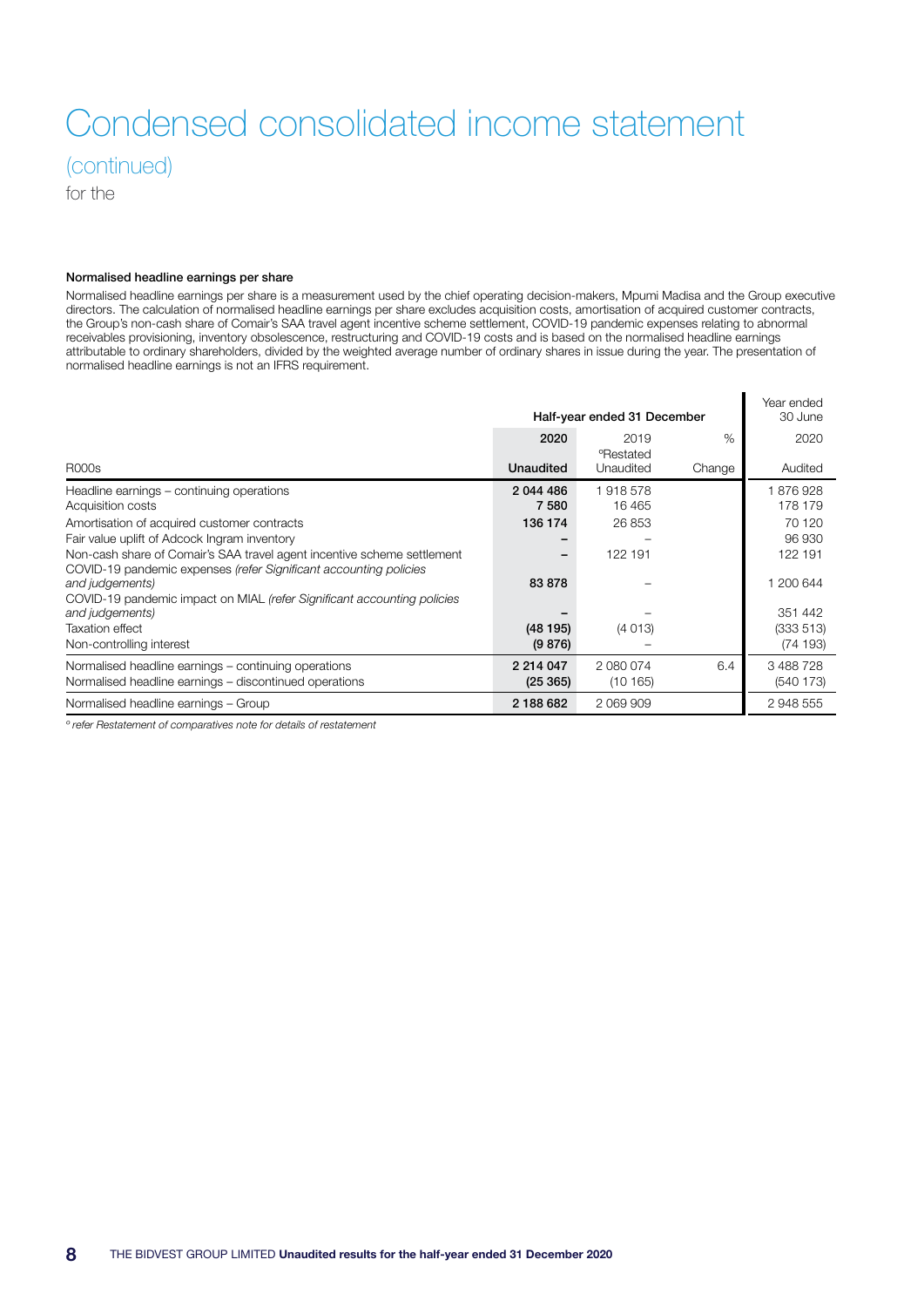### Condensed consolidated statement of other comprehensive income for the

|                                                                                                                                               |                          | Half-year ended<br>31 December |                     |  |
|-----------------------------------------------------------------------------------------------------------------------------------------------|--------------------------|--------------------------------|---------------------|--|
| <b>R000s</b>                                                                                                                                  | 2020<br><b>Unaudited</b> | 2019<br>Unaudited              | 2020<br>Audited     |  |
| Profit (loss) for the period                                                                                                                  | 2 033 045                | 1810035                        | (186903)            |  |
| Other comprehensive income (expense) net of taxation                                                                                          |                          |                                |                     |  |
| Items that may be reclassified subsequently to profit or loss                                                                                 | (548174)                 | (21176)                        | 155 080             |  |
| (Decrease) increase in foreign currency translation reserve<br>Decrease in fair value of cash flow hedges                                     | (510887)<br>(37 287)     | (5834)<br>(21356)              | 200 770<br>(51 704) |  |
| Fair value loss arising during the period<br>Taxation effect for the period                                                                   | (51 788)<br>14 501       | (29661)<br>8 3 0 5             | (71811)<br>20 107   |  |
| Share of other comprehensive income of associates and joint ventures                                                                          |                          | 6014                           | 6014                |  |
| Other comprehensive income transferred to profit or loss<br>Realisation of exchange differences on disposal of subsidiaries and or associates | 63 367                   | 2803                           | 7 3 2 7             |  |
| Items that will not be reclassified subsequently to profit or loss                                                                            | (425)                    | (6563)                         | (43895)             |  |
| Changes in the fair value of financial assets recognised through other comprehensive income<br>Defined benefit obligations                    | (425)                    | (6563)                         | (15865)<br>(28030)  |  |
| Net remeasurement of defined benefit obligations during the period<br>Taxation effect for the period                                          |                          |                                | (38729)<br>10 699   |  |
| Total comprehensive income for the period                                                                                                     | 1 547 813                | 1785099                        | (68391)             |  |
| Attributable to<br>Shareholders of the Company<br>Non-controlling interest                                                                    | 1 443 485<br>104 328     | 1 608 513<br>176 586           | (368125)<br>299 734 |  |
|                                                                                                                                               | 1 547 813                | 1785099                        | (68391)             |  |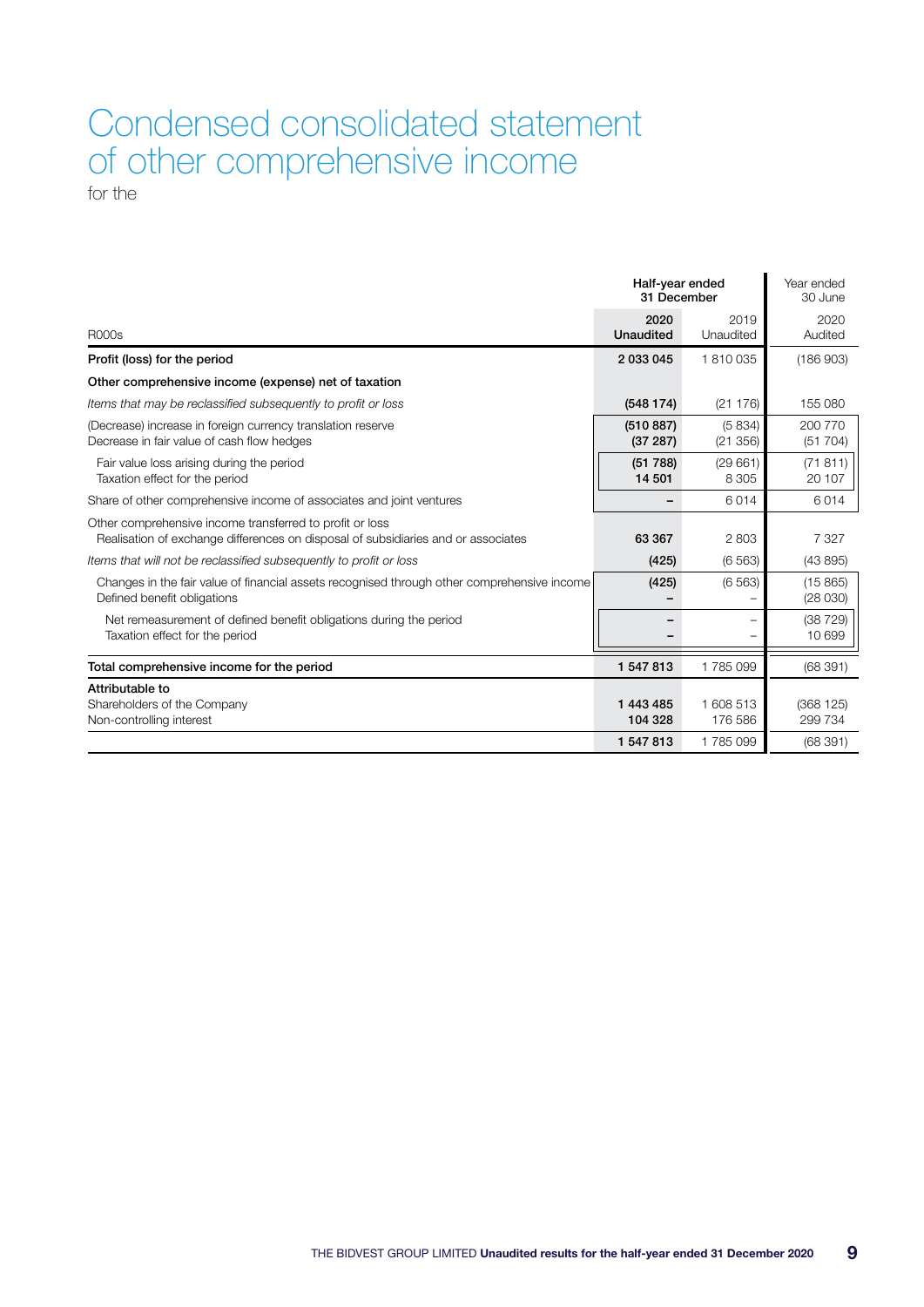# Condensed consolidated statement of cash flows

for the

|                                                                                                                                                                                                                                                                                                                                                                                    | Half-year ended<br>31 December                                                   |                                                                                                                     | Year ended<br>30 June                                                                                       |
|------------------------------------------------------------------------------------------------------------------------------------------------------------------------------------------------------------------------------------------------------------------------------------------------------------------------------------------------------------------------------------|----------------------------------------------------------------------------------|---------------------------------------------------------------------------------------------------------------------|-------------------------------------------------------------------------------------------------------------|
| <b>R000s</b>                                                                                                                                                                                                                                                                                                                                                                       | 2020<br><b>Unaudited</b>                                                         | 2019<br>Unaudited                                                                                                   | 2020<br>Audited                                                                                             |
| Cash flows from operating activities                                                                                                                                                                                                                                                                                                                                               | 4 443 194                                                                        | 1 001 318                                                                                                           | 4 258 631                                                                                                   |
| Profit before finance charges and associate income<br>Dividends from associates<br>Acquisition costs<br>Depreciation and amortisation<br>Share-based payment expense<br>Impairments of associates<br>Impairment of goodwill and intangibles<br>Impairment of property, plant and equipment and right-of-use assets<br>Fair value adjustment to investments<br>Other non-cash items | 3 669 620<br>55 282<br>7 580<br>1824076<br>113 946<br>36 147<br>86 933<br>57 982 | 3 470 000<br>58 836<br>16 4 65<br>1 459 835<br>116 804<br>135 356<br>$\overline{\phantom{0}}$<br>(24031)<br>102 583 | 2818830<br>123 910<br>178 179<br>2 947 695<br>216 348<br>523 279<br>818974<br>367 608<br>108 598<br>201 858 |
| Cash generated by operations before changes in working capital<br>Changes in working capital                                                                                                                                                                                                                                                                                       | 5 851 566<br>335 804                                                             | 5 335 848<br>(2012697)                                                                                              | 8 305 279<br>874 428                                                                                        |
| Decrease (increase) in inventories<br>(Increase) decrease in trade receivables<br>Decrease (increase) in banking and other advances<br>Decrease in trade and other payables and provisions<br>Increase in amounts owed to bank depositors                                                                                                                                          | 897 914<br>(330062)<br>3 1 8 7<br>(566 618)<br>331 384                           | (398 846)<br>1 197 801<br>(337617)<br>(2996357)<br>522 322                                                          | (740413)<br>2 623 679<br>(449541)<br>(1438571)<br>879 274                                                   |
| Cash generated by operations<br>Net finance charges paid<br><b>Taxation paid</b><br>Dividends paid by the Company<br>Dividends paid by subsidiaries                                                                                                                                                                                                                                | 6 187 370<br>(708919)<br>(645822)<br>(7245)                                      | 3 3 2 3 1 5 1<br>(654 160)<br>(852 052)<br>(107605)<br>(126951)                                                     | 9 179 707<br>(1432054)<br>(1454119)<br>(2033951)<br>(233613)                                                |
| - Non-controlling shareholders<br>- Put-call option holders                                                                                                                                                                                                                                                                                                                        | (5727)<br>(1518)                                                                 | (126951)                                                                                                            | (229 818)<br>(3795)                                                                                         |
| Net operating activities from discontinued operations                                                                                                                                                                                                                                                                                                                              | (382 190)                                                                        | 387 385                                                                                                             | 232 661                                                                                                     |
| Cash effects of investment activities                                                                                                                                                                                                                                                                                                                                              | (766045)                                                                         | (2385892)                                                                                                           | (331919)                                                                                                    |
| Net additions to property, plant and equipment<br>Net additions to intangible assets<br>Net cash and cash equivalents arising on consolidation of Adcock Ingram<br>Net acquisition of subsidiaries, businesses, associates and investments                                                                                                                                         | (1038041)<br>(91732)<br>(237 201)                                                | (911 208)<br>(74876)<br>467913<br>(1217154)                                                                         | (1678051)<br>(141 409)<br>467913<br>(1314636)                                                               |
| Net investing activities from discontinued operations                                                                                                                                                                                                                                                                                                                              | 600 929                                                                          | (650 567)                                                                                                           | (653016)                                                                                                    |
| Cash effects of financing activities                                                                                                                                                                                                                                                                                                                                               | (3396262)                                                                        | 1 617 223                                                                                                           | 2041278                                                                                                     |
| Repayment of lease liabilities<br>Settlement of puttable non-controlling interest liability<br>Transactions with non-controlling interests<br>Part held subsidiary share buy-back from non-controlling interest<br>Net borrowings (repaid) raised                                                                                                                                  | (627 291)<br>(177411)<br>(2497719)                                               | (523964)<br>(57050)<br>(176 765)<br>2 402 216                                                                       | (1017544)<br>(57050)<br>(200650)<br>(154056)<br>3 180 355                                                   |
| Net financing activities from discontinued operations                                                                                                                                                                                                                                                                                                                              | (93 841)                                                                         | (27 214)                                                                                                            | 290 223                                                                                                     |
| Net increase in cash and cash equivalents<br>Net cash and cash equivalents at the beginning of the period<br>Exchange rate adjustment                                                                                                                                                                                                                                              | 280 887<br>5 343 865<br>(233061)                                                 | 232 649<br>2 0 3 4 5 2 3<br>(7733)                                                                                  | 2 980 710<br>2 0 3 4 5 2 3<br>328 632                                                                       |
| Net cash and cash equivalents at end of the period                                                                                                                                                                                                                                                                                                                                 | 5 391 691                                                                        | 2 259 439                                                                                                           | 5 343 865                                                                                                   |
| Net cash and cash equivalents comprise:<br>Cash and cash equivalents - continuing operations<br>Cash and cash equivalents - discontinued operations<br>Bank overdrafts included in short-term portion of interest bearing borrowings                                                                                                                                               | 10 092 014<br>(623 828)<br>(4 076 495)                                           | 6944710<br>(4685271)                                                                                                | 10 412 475<br>(746561)<br>(4322049)                                                                         |
|                                                                                                                                                                                                                                                                                                                                                                                    | 5 391 691                                                                        | 2 2 5 9 4 3 9                                                                                                       | 5 343 865                                                                                                   |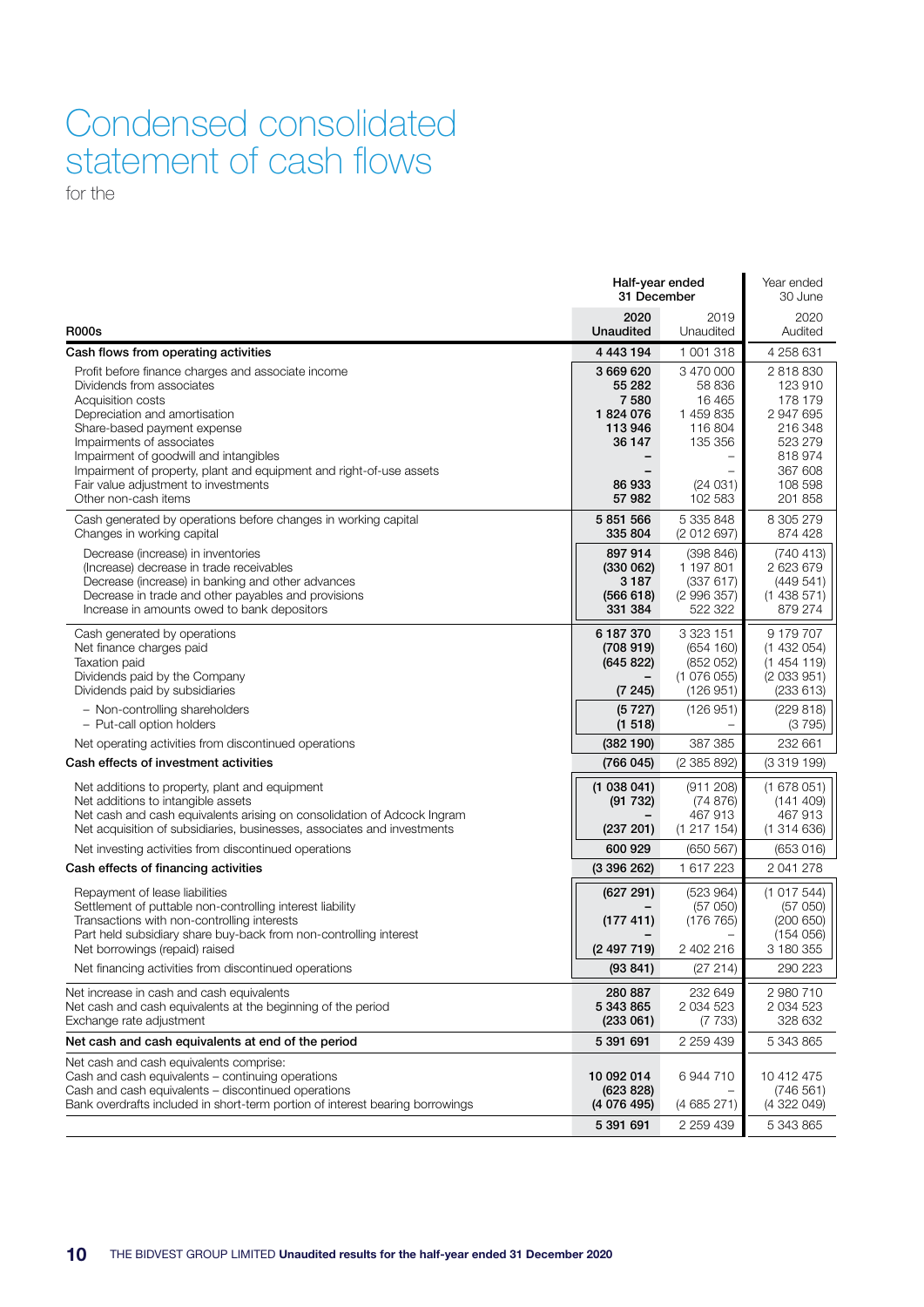# Condensed consolidated statement of financial position

as at

|                                                                              |                       | 31 December              | 30 June                 |
|------------------------------------------------------------------------------|-----------------------|--------------------------|-------------------------|
|                                                                              | 2020                  | 2019                     | 2020                    |
| <b>R000s</b>                                                                 | <b>Unaudited</b>      | Unaudited                | * Restated              |
| <b>ASSETS</b>                                                                |                       |                          |                         |
| Non-current assets                                                           | 51 576 225            | 37 585 347               | 53 201 715              |
| Property, plant and equipment                                                | 14 268 474            | 13 671 906               | 14 425 708              |
| Right-of-use assets                                                          | 4 529 842             | 5 012 861                | 5 134 768               |
| Intangible assets                                                            | 12 721 488            | 4 480 138                | 13 313 157              |
| Goodwill                                                                     | 13 463 859            | 8 688 835                | 14 058 238              |
| Deferred taxation assets                                                     | 1 446 405             | 681809                   | 1 588 036               |
| Defined benefit pension surplus<br>Interest in associates and joint ventures | 214 329               | 241 390                  | 214 329                 |
| Life assurance fund                                                          | 555 192<br>109 686    | 960 793<br>77 179        | 599 188<br>76 188       |
| Investments                                                                  | 2 414 708             | 2 089 968                | 2 031 937               |
| Banking and other advances                                                   | 1 852 242             | 1 680 468                | 1760166                 |
|                                                                              | 35 314 921            | 34 953 935               | 36 806 591              |
| <b>Current assets</b>                                                        |                       |                          |                         |
| Vehicle rental fleet                                                         |                       | 1819214                  |                         |
| Inventories                                                                  | 10 143 539            | 10 474 470               | 11 060 258              |
| Short-term portion of banking and other advances                             | 1 249 287             | 1 312 324                | 1 344 550               |
| Short-term portion of investments                                            | 1 037 928             | 1 202 133                | 1 141 545               |
| Trade and other receivables<br>Taxation                                      | 12 439 201            | 12 851 959<br>349 125    | 12 522 646              |
| Cash and cash equivalents                                                    | 352 952<br>10 092 014 | 6944710                  | 325 117<br>10 412 475   |
| Assets of disposal group held for sale                                       | 1 056 726             |                          | 1806855                 |
|                                                                              |                       |                          |                         |
| Total assets                                                                 | 87 947 872            | 72 539 282               | 91 815 161              |
| <b>EQUITY AND LIABILITIES</b>                                                |                       |                          |                         |
| Capital and reserves                                                         | 28 105 413            | 28 573 995               | 26 640 903              |
| Attributable to shareholders of the Company                                  | 24 692 361            | 26 189 547               | 23 159 047              |
| Non-controlling interest                                                     | 3 413 052             | 2 384 448                | 3 481 856               |
| Non-current liabilities                                                      | 24 949 503            | 15 938 982               | 31 977 484              |
| Deferred taxation liabilities                                                | 3711638               | 1446188                  | 3 931 901               |
| Long-term portion of borrowings                                              | 16 451 175            | 9719842                  | 22 883 554              |
| Post-retirement obligations                                                  | 80 034                | 89 0 78                  | 79 0 75                 |
| Puttable non-controlling interest liabilities                                | 21 430                | 24 002                   | 22 002                  |
| Long-term portion of provisions                                              | 568 769<br>4 116 457  | 249 599<br>4 4 1 0 2 7 3 | 667 672                 |
| Long-term portion of lease liabilities<br><b>Current liabilities</b>         | 33 634 017            | 28 026 305               | 4 393 280<br>31 557 555 |
|                                                                              |                       |                          |                         |
| Trade and other payables                                                     | 14 023 936            | 11 878 608               | 15 018 849              |
| Short-term portion of provisions                                             | 870 613<br>24 912     | 360 135                  | 820 590                 |
| Vendors for acquisition                                                      |                       | 429 439                  | 2611                    |
| Taxation<br>Amounts owed to bank depositors                                  | 723 691<br>7618148    | 311 398<br>6929812       | 438 105<br>7 286 764    |
| Short-term portion of borrowings                                             | 9 411 174             | 7 206 454                | 6752335                 |
| Short-term portion of lease liabilities                                      | 961 543               | 910 459                  | 1 238 301               |
| Liabilities of disposal group held for sale                                  | 1 258 939             |                          | 1 639 219               |
| Total equity and liabilities                                                 | 87 947 872            | 72 539 282               | 91 815 161              |
| Supplementary Information<br>Net asset value per share (cents)               | 7 2 6 5               | 7710                     | 6816                    |

*\* refer Business combinations note for details of restatement*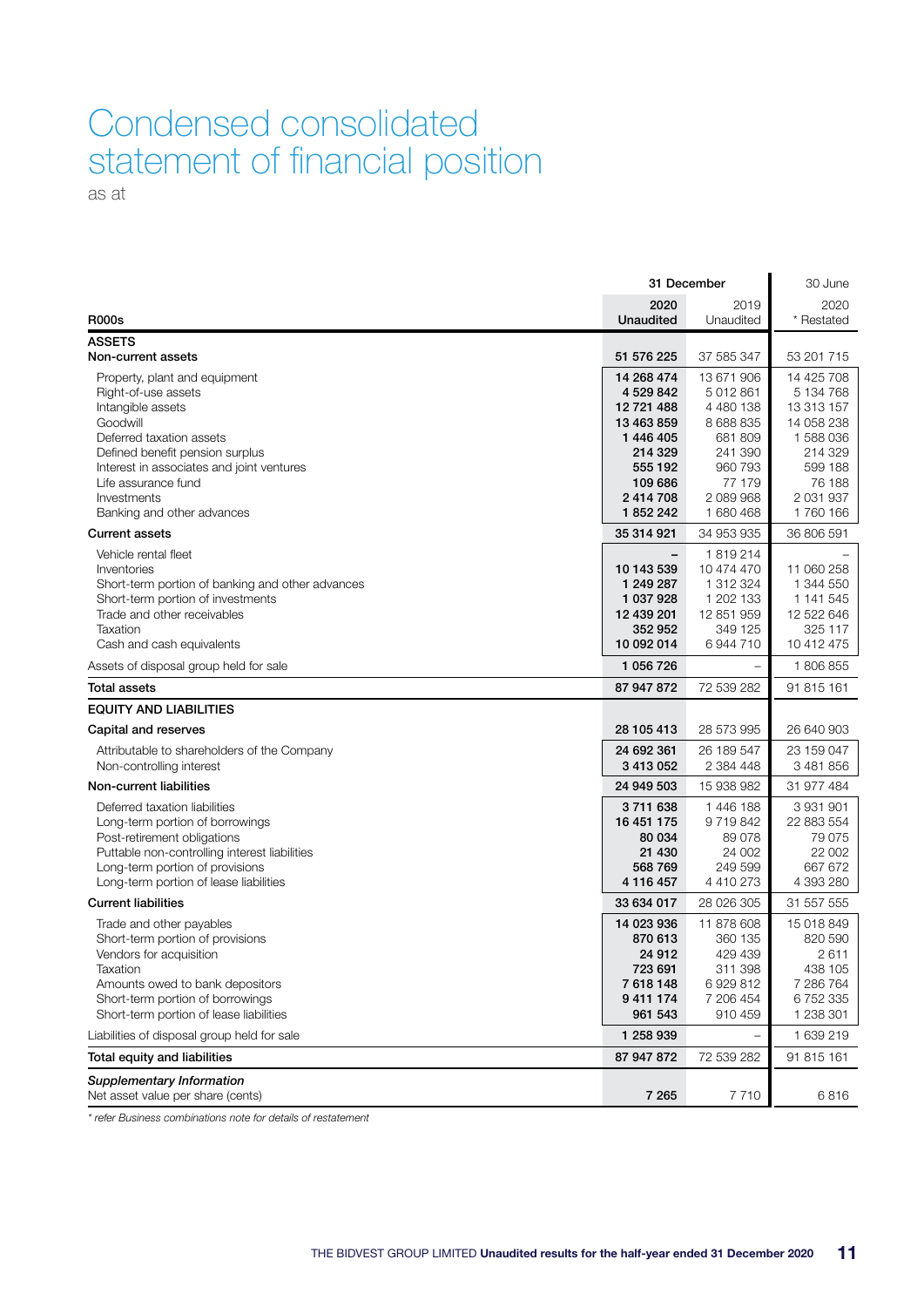# Condensed consolidated statement of changes in equity

for the

|                                                                                                                                                                                                                                                                                                                                                                                                                                                                                                                                                                                                                    | Half-year ended<br>31 December          |                                                                                              | Year ended<br>30 June                                                                                                         |
|--------------------------------------------------------------------------------------------------------------------------------------------------------------------------------------------------------------------------------------------------------------------------------------------------------------------------------------------------------------------------------------------------------------------------------------------------------------------------------------------------------------------------------------------------------------------------------------------------------------------|-----------------------------------------|----------------------------------------------------------------------------------------------|-------------------------------------------------------------------------------------------------------------------------------|
| <b>R000s</b>                                                                                                                                                                                                                                                                                                                                                                                                                                                                                                                                                                                                       | 2020<br>Unaudited                       | 2019<br>Unaudited                                                                            | 2020<br>Audited                                                                                                               |
| Equity attributable to shareholders of the Company                                                                                                                                                                                                                                                                                                                                                                                                                                                                                                                                                                 | 24 692 361                              | 26 189 547                                                                                   | 23 159 047                                                                                                                    |
| Share capital                                                                                                                                                                                                                                                                                                                                                                                                                                                                                                                                                                                                      | 17014                                   | 17014                                                                                        | 17014                                                                                                                         |
| Balance at beginning of the period<br>Shares issued during the period                                                                                                                                                                                                                                                                                                                                                                                                                                                                                                                                              | 17014                                   | 16948<br>66                                                                                  | 16948<br>66                                                                                                                   |
| Share premium                                                                                                                                                                                                                                                                                                                                                                                                                                                                                                                                                                                                      | 1 367 796                               | 1 367 796                                                                                    | 1 367 796                                                                                                                     |
| Balance at beginning of the period<br>Shares issued during the period<br>Share issue costs                                                                                                                                                                                                                                                                                                                                                                                                                                                                                                                         | 1 367 796<br>$\overline{\phantom{0}}$   | 1 099 231<br>268 856<br>(291)                                                                | 1 099 231<br>268 856<br>(291)                                                                                                 |
| Foreign currency translation reserve                                                                                                                                                                                                                                                                                                                                                                                                                                                                                                                                                                               | (19279)                                 | 214 380                                                                                      | 400 927                                                                                                                       |
| Balance at beginning of the period<br>Movement during the period<br>Realisation of reserve on disposal of subsidiaries and or associates                                                                                                                                                                                                                                                                                                                                                                                                                                                                           | 400 927<br>(483573)<br>63 367           | 208 936<br>2641<br>2803                                                                      | 208 936<br>184 664<br>7 327                                                                                                   |
| Hedging reserve                                                                                                                                                                                                                                                                                                                                                                                                                                                                                                                                                                                                    | (86 466)                                | (25728)                                                                                      | (65284)                                                                                                                       |
| Balance at beginning of the period<br>Fair value losses arising during the period<br>Deferred tax recognised directly in reserve                                                                                                                                                                                                                                                                                                                                                                                                                                                                                   | (65284)<br>(29 420)<br>8 2 3 8          | (13580)<br>(16 872)<br>4 7 2 4                                                               | (13 580)<br>(71811)<br>20 107                                                                                                 |
| Equity-settled share-based payment reserve                                                                                                                                                                                                                                                                                                                                                                                                                                                                                                                                                                         | (362 065)                               | (478558)                                                                                     | (437 247)                                                                                                                     |
| Balance at beginning of the period<br>Arising during the period<br>Deferred tax recognised directly in reserve<br>Utilisation during the period                                                                                                                                                                                                                                                                                                                                                                                                                                                                    | (437 247)<br>108 572<br>745<br>(34135)  | (343 118)<br>109 800<br>33 065<br>(278 305)                                                  | (343 118)<br>219827<br>(18093)<br>(295 863)                                                                                   |
| Movement in retained earnings                                                                                                                                                                                                                                                                                                                                                                                                                                                                                                                                                                                      | 23 095 374                              | 24 440 880                                                                                   | 21 211 095                                                                                                                    |
| Balance at the beginning of the period<br>IFRS 16 adjustment to balance at beginning of the period (associate)<br>IFRIC 23 adjustment to balance at beginning of the period<br>Attributable profit<br>Changes in the fair value of financial assets recognised through other comprehensive income<br>Net remeasurement of defined benefit obligations during the period<br>Other transactions with subsidiaries<br>Share of other comprehensive income of associates<br>Transfer of reserves as a result of changes in shareholding of subsidiaries<br>Remeasurement of put option liability<br>Net dividends paid | 21 211 095<br>1885298<br>(425)<br>(594) | 24 012 732<br>(20 402)<br>1 615 766<br>(6563)<br>-<br>6014<br>(91878)<br>1 2 6 6<br>(107605) | 24 012 732<br>(21064)<br>(172 800)<br>(463 286)<br>(15865)<br>(28319)<br>(154 056)<br>6014<br>80 4 24<br>1 2 6 6<br>(2033951) |
| <b>Treasury shares</b>                                                                                                                                                                                                                                                                                                                                                                                                                                                                                                                                                                                             | 679 987                                 | 653 763                                                                                      | 664 746                                                                                                                       |
| Balance at the beginning of the period<br>Purchase of shares by subsidiaries                                                                                                                                                                                                                                                                                                                                                                                                                                                                                                                                       | 664 746<br>(15611)<br>30 852            | 637 063<br>16 700                                                                            | 637 063                                                                                                                       |
| Shares disposed of in terms of share incentive scheme                                                                                                                                                                                                                                                                                                                                                                                                                                                                                                                                                              |                                         |                                                                                              | 27 683                                                                                                                        |
| Equity attributable to non-controlling interests of the Company                                                                                                                                                                                                                                                                                                                                                                                                                                                                                                                                                    | 3 413 052                               | 2 384 448                                                                                    | 3 481 856                                                                                                                     |
| Balance at beginning of the period<br>Total comprehensive income                                                                                                                                                                                                                                                                                                                                                                                                                                                                                                                                                   | 3 481 856<br>104 328                    | 304 620<br>176 586                                                                           | 304 620<br>299 734                                                                                                            |
| Attributable profit<br>Movement in foreign currency translation reserve<br>Net movement in hedging reserve<br>Changes in the fair value of financial assets recognised through other comprehensive<br>income<br>Net remeasurement of defined benefit obligations during the period                                                                                                                                                                                                                                                                                                                                 | 147 747<br>(27314)<br>(16105)           | 194 269<br>(8475)<br>(9 208)                                                                 | 276 383<br>16 106<br>6936<br>20<br>289                                                                                        |
| Dividends paid<br>Equity-settled share-based payment reserve arising in the period<br>Changes in shareholding<br>Transfer of reserves as a result of changes in shareholding of subsidiaries                                                                                                                                                                                                                                                                                                                                                                                                                       | (5727)<br>6076<br>(174075)<br>594       | (126951)<br>(2692)<br>1941007<br>91 878                                                      | (229 818)<br>(2155)<br>3 189 899<br>(80 424)                                                                                  |
| <b>Total equity</b>                                                                                                                                                                                                                                                                                                                                                                                                                                                                                                                                                                                                | 28 105 413                              | 28 573 995                                                                                   | 26 640 903                                                                                                                    |

 $\mathbf{r}$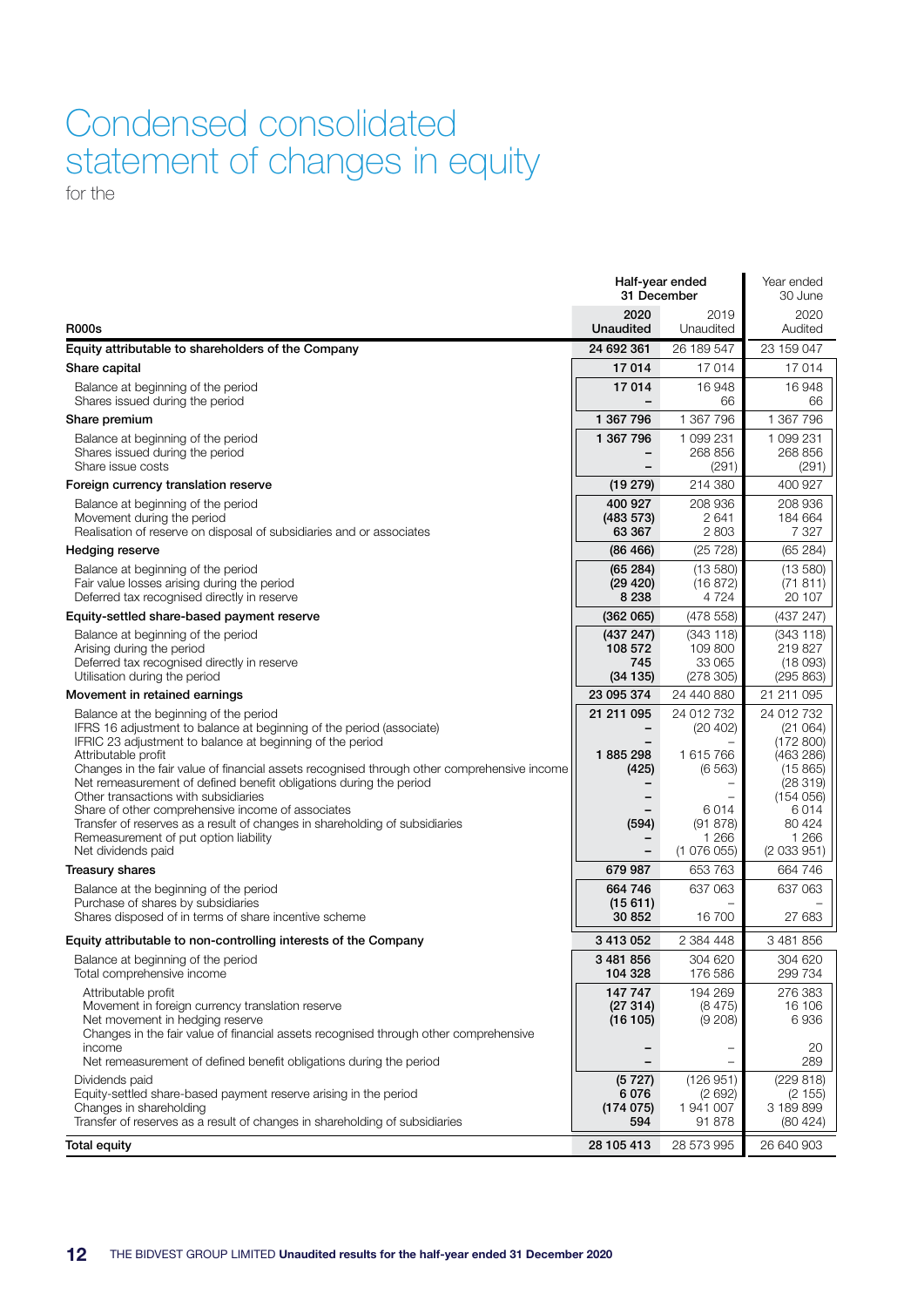### Condensed disaggregated revenue for the

| Half-year ended<br>31 December                                                                                                                                                                                                                                                                                   |                  |                                    | Year ended<br>30 June |
|------------------------------------------------------------------------------------------------------------------------------------------------------------------------------------------------------------------------------------------------------------------------------------------------------------------|------------------|------------------------------------|-----------------------|
|                                                                                                                                                                                                                                                                                                                  | 2020             | 2019                               | 2020                  |
| <b>R000s</b>                                                                                                                                                                                                                                                                                                     | <b>Unaudited</b> | <sup>o</sup> Restated<br>Unaudited | Audited               |
| Revenue                                                                                                                                                                                                                                                                                                          |                  |                                    |                       |
| Sale of goods <sup>1</sup>                                                                                                                                                                                                                                                                                       | 26 615 117       | 27 194 312                         | 47 812 696            |
| Rendering of services <sup>2</sup>                                                                                                                                                                                                                                                                               | 16 887 271       | 14 246 040                         | 27 977 794            |
| Commissions and fees earned <sup>3</sup>                                                                                                                                                                                                                                                                         | 1 080 553        | 1 491 418                          | 2 306 642             |
| Billings relating to clearing and forwarding transactions <sup>4</sup>                                                                                                                                                                                                                                           | 1 202 770        | 1 521 267                          | 2 112 326             |
| Insurance <sup>5</sup>                                                                                                                                                                                                                                                                                           | 255 979          | 248 244                            | 512 356               |
|                                                                                                                                                                                                                                                                                                                  | 46 041 690       | 44 701 281                         | 80 721 814            |
| Inter-group eliminations                                                                                                                                                                                                                                                                                         | (1592932)        | (1698934)                          | (4 179 233)           |
|                                                                                                                                                                                                                                                                                                                  | 44 448 758       | 43 002 347                         | 76 542 581            |
| Included in commissions and fees earned is R920 million (H1 2020: R1 000 million) which does<br>not relate to revenue from contracts with customers but commissions and fees from rendering<br>financial services. All other categories other than insurance relate to revenue from contracts<br>with customers. |                  |                                    |                       |
| Disaggregation of segmental revenue                                                                                                                                                                                                                                                                              |                  |                                    |                       |
| Services <sup>2</sup>                                                                                                                                                                                                                                                                                            | 13 575 145       | 10 578 884                         | 21 008 073            |
| Branded Products <sup>1</sup>                                                                                                                                                                                                                                                                                    | 8 497 459        | 8 6 6 3 4 7 4                      | 16 298 000            |
| Freight <sup>2,4</sup>                                                                                                                                                                                                                                                                                           | 3 186 112        | 3846411                            | 6 054 636             |
| Commercial Products <sup>1</sup>                                                                                                                                                                                                                                                                                 | 6874900          | 6441806                            | 11 287 019            |
| Automotive <sup>1</sup>                                                                                                                                                                                                                                                                                          | 10 524 519       | 11 341 308                         | 18 028 934            |
| Financial Services <sup>3,5</sup>                                                                                                                                                                                                                                                                                | 1 253 246        | 1 333 075                          | 2 452 682             |
| Properties <sup>2</sup>                                                                                                                                                                                                                                                                                          | 22 246           | 24 195                             | 48 059                |
| Corporate and Investments <sup>1</sup>                                                                                                                                                                                                                                                                           | 515 131          | 773 194                            | 1 365 178             |
|                                                                                                                                                                                                                                                                                                                  | 44 448 758       | 43 002 347                         | 76 542 581            |
| Geographic disaggregation of revenue                                                                                                                                                                                                                                                                             |                  |                                    |                       |
| Southern Africa                                                                                                                                                                                                                                                                                                  | 37 015 736       | 38 916 662                         | 67 687 640            |
| International                                                                                                                                                                                                                                                                                                    | 7 433 022        | 4 085 685                          | 8 8 5 4 9 4 1         |
|                                                                                                                                                                                                                                                                                                                  | 44 448 758       | 43 002 347                         | 76 542 581            |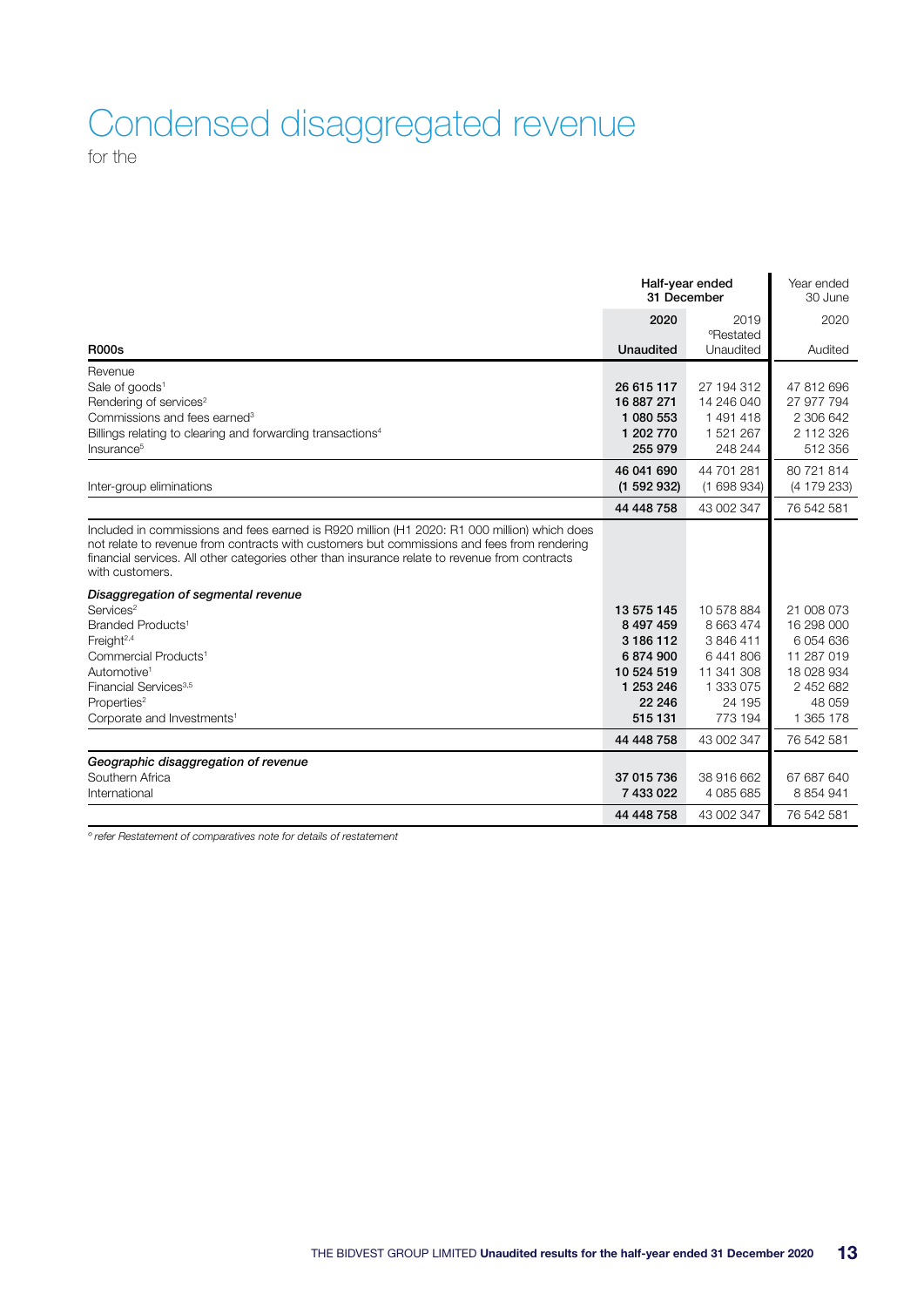# Condensed segmental analysis

for the

| Half-year ended 31 December |                  |                  | Year ended<br>30 June |             |
|-----------------------------|------------------|------------------|-----------------------|-------------|
|                             | 2020             | 2019             | %                     | 2020        |
|                             |                  | <b>PRestated</b> |                       |             |
| <b>R000s</b>                | <b>Unaudited</b> | Unaudited        | Change                | Audited     |
| Segmental revenue           |                  |                  |                       |             |
| Services                    | 13 999 637       | 10 974 554       | 27.6                  | 22 090 784  |
| <b>Branded Products</b>     | 8 8 5 2 0 3 4    | 9 270 573        | (4.5)                 | 17 327 336  |
| Freight                     | 3 395 822        | 3 909 774        | (13.1)                | 6 308 343   |
| <b>Commercial Products</b>  | 6971509          | 6532615          | 6.7                   | 11 943 006  |
| Automotive                  | 10 643 705       | 11 448 137       | (7.0)                 | 18 263 276  |
| <b>Financial Services</b>   | 1 318 610        | 1 393 593        | (5.4)                 | 2 650 190   |
| Properties                  | 293 075          | 313 489          | (6.5)                 | 624 292     |
| Corporate and investments   | 567 298          | 858 546          | (33.9)                | 1 514 587   |
|                             | 46 041 690       | 44 701 281       | 3.0                   | 80 721 814  |
| Inter-group eliminations    | (1592932)        | (1698934)        |                       | (4 179 233) |
|                             | 44 448 758       | 43 002 347       | 3.4                   | 76 542 581  |
| Geographic region           |                  |                  |                       |             |
| Southern Africa             | 38 608 668       | 40 615 596       |                       | 71 857 855  |
| International               | 7 433 022        | 4 085 685        |                       | 8 863 959   |
|                             | 46 041 690       | 44 701 281       |                       | 80 721 814  |
| Segmental trading profit    |                  |                  |                       |             |
| Services                    | 1 684 901        | 1 221 397        | 37.9                  | 2 133 745   |
| <b>Branded Products</b>     | 804 202          | 988 864          | (18.7)                | 1 404 039   |
| Freight                     | 646 444          | 645 613          | 0.1                   | 1 160 543   |
| <b>Commercial Products</b>  | 495 684          | 343 183          | 44.4                  | 393 032     |
| Automotive                  | 323 784          | 306 545          | 5.6                   | 177 518     |
| <b>Financial Services</b>   | 167926           | 276 607          | (39.3)                | 304 354     |
| Properties                  | 275 436          | 294 808          | (6.6)                 | 579 110     |
| Corporate and investments   | (330091)         | (146 815)        | 124.8                 | (812639)    |
|                             | 4 068 286        | 3 930 202        | 3.5                   | 5 339 702   |
| Geographic region           |                  |                  |                       |             |
| Southern Africa             | 3 246 138        | 3745887          |                       | 4766669     |
| International               | 822 148          | 184 315          |                       | 573 033     |
|                             | 4 068 286        | 3 930 202        |                       | 5 339 702   |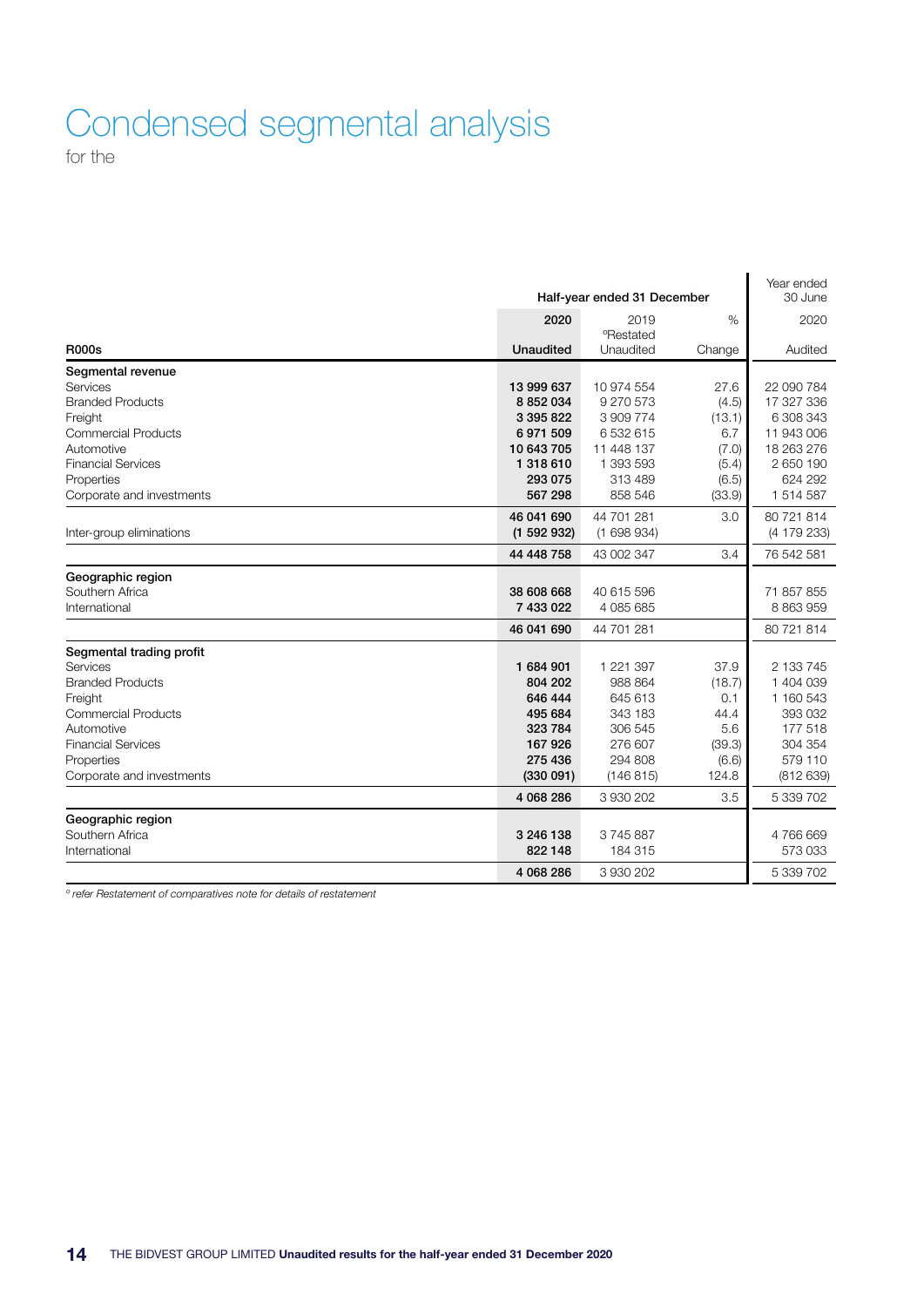# Condensed segmental analysis

(continued)

for the

|                                 | Half-year ended 31 December |                                    |        | Year ended<br>30 June |
|---------------------------------|-----------------------------|------------------------------------|--------|-----------------------|
|                                 | 2020                        | 2019                               | %      | 2020                  |
| <b>R000s</b>                    | <b>Unaudited</b>            | <sup>o</sup> Restated<br>Unaudited | Change | Audited               |
| Segmental operating assets      |                             |                                    |        |                       |
| Services                        | 8 268 163                   | 6 104 954                          | 35.4   | 8 9 28 5 12           |
| <b>Branded Products</b>         | 10 376 352                  | 10 804 565                         | (4.0)  | 10 026 686            |
| Freight                         | 8 044 399                   | 8 493 873                          | (5.3)  | 8 311 029             |
| <b>Commercial Products</b>      | 5 662 378                   | 6 237 510                          | (9.2)  | 6036883               |
| Automotive                      | 4 041 491                   | 6940827                            | (41.8) | 4656611               |
| <b>Financial Services</b>       | 7 659 229                   | 7 493 988                          | 2.2    | 7 464 971             |
| Properties                      | 3696771                     | 3576089                            | 3.4    | 3 561 295             |
| Corporate and investments       | 1 805 540                   | 2 472 300                          | (27.0) | 2 086 390             |
|                                 | 49 554 323                  | 52 124 106                         | (4.9)  | 51 072 377            |
| Inter-group eliminations        | (739 895)                   | (729 441)                          |        | (761094)              |
|                                 | 48 814 428                  | 51 394 665                         | (5.0)  | 50 311 283            |
| Geographic region               |                             |                                    |        |                       |
| Southern Africa                 | 45 132 493                  | 50 552 921                         |        | 46 035 348            |
| International                   | 4 4 21 8 30                 | 1571185                            |        | 5 037 029             |
|                                 | 49 554 323                  | 52 124 106                         |        | 51 072 377            |
| Segmental operating liabilities |                             |                                    |        |                       |
| Services                        | 6708839                     | 3 555 070                          | 88.7   | 7 306 940             |
| <b>Branded Products</b>         | 4 205 692                   | 4 163 510                          | 1.0    | 4 298 796             |
| Freight                         | 3976336                     | 4 213 930                          | (5.6)  | 4 257 185             |
| Commercial Products             | 2 164 960                   | 2 166 068                          | (0.1)  | 2 360 317             |
| Automotive                      | 2 376 045                   | 2899492                            | (18.1) | 2 354 633             |
| <b>Financial Services</b>       | 8 845 194                   | 8 296 404                          | 6.6    | 8 807 482             |
| Properties                      | 13984                       | 20 340                             | (31.2) | 40 877                |
| Corporate and investments       | 688 345                     | 242 591                            | 183.7  | 839 395               |
|                                 | 28 979 395                  | 25 557 405                         | 13.4   | 30 265 625            |
| Inter-group eliminations        | (739 895)                   | (729.441)                          |        | (761094)              |
|                                 | 28 239 500                  | 24 827 964                         | 13.7   | 29 504 531            |
| Geographic region               |                             |                                    |        |                       |
| Southern Africa                 | 24 661 043                  | 24 401 949                         |        | 25 444 241            |
| International                   | 4 318 352                   | 1 155 456                          |        | 4 821 384             |
|                                 | 28 979 395                  | 25 557 405                         |        | 30 265 625            |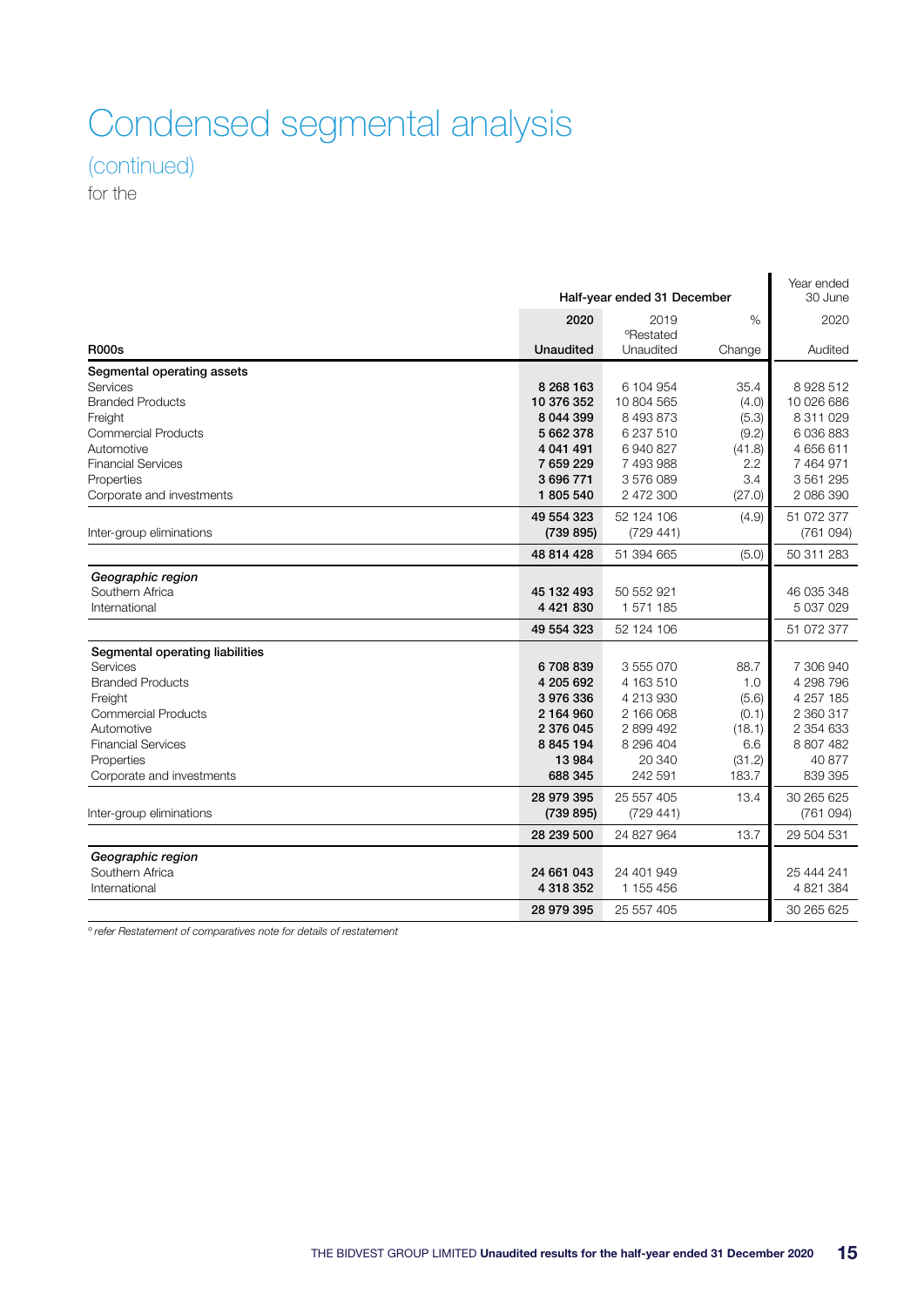# Basis of presentation of condensed consolidated financial statements

The interim condensed consolidated financial statements have been prepared in accordance with and containing information required by IAS 34: Interim Financial Reporting as well as the SAICA Financial Reporting Guides as issued by the Accounting Practices Committee and Financial Reporting Pronouncements as issued by Financial Reporting Standards Council and the Companies Act of South Africa and the JSE Listings Requirements. The interim report does not include all the notes of the type normally included in an annual financial report. Accordingly, this report is to be read in conjunction with the annual report for the year ended 30 June 2020 and any public announcements made by the Group during the interim reporting period (IAS 34 para 6). Selected explanatory notes are included to explain events and transactions that are significant to an understanding to the changes in the Group's financial position and performance since the last annual consolidated financial statements as at and for the year ended 30 June 2020.

In preparing these interim condensed consolidated financial statements, management make judgements, estimates and assumptions that affect the application of accounting policies and the reported amounts of assets and liabilities, income and expense. Actual results may differ from these estimates.

### Significant accounting policies and judgements

The accounting policies applied in these interim condensed financial statements are the same as those applied in the Group's consolidated financial statements as at and for the year ending 30 June 2020. The significant judgements made by management in applying the Group's accounting policies and the key sources of estimation uncertainty were the same as those that applied to the consolidated financial statements as at and for the year ended 30 June 2020.

Judgement was required to consider the impact of COVID-19 on the results of the Group for the period under review. The financial impact arising from the Group's assessment is detailed below:

|                                                                                                                                                                                  | Half-year ended<br>31 December      |                            | Year ended<br>30 June                                        |
|----------------------------------------------------------------------------------------------------------------------------------------------------------------------------------|-------------------------------------|----------------------------|--------------------------------------------------------------|
| <b>R000s</b>                                                                                                                                                                     | 2020<br>Unaudited                   | 2019<br>Unaudited          | 2020<br>Audited                                              |
| COVID-19 capital impairments<br>COVID-19 non-capital impairments                                                                                                                 | 83878                               | -                          | 1 147 958<br>1552086                                         |
| Restructuring costs<br>Bidvest COVID-19 Fund<br>Impairment of MIAL<br>Net impairment losses on financial assets (ECLs)<br>Onerous contracts<br>Inventory obsolescence provisions | 60 665<br>7 0 5 7<br>675<br>15 4 81 | -<br>-<br>-<br>-<br>-<br>- | 460 443<br>400 000<br>351 442<br>228 315<br>57 148<br>54 738 |

### Restatement of comparatives

The 30 June 2020 comparative condensed consolidated statement of financial position has been restated (refer Business combinations note for further details). Net impairment losses on financial assets, in accordance with IAS 1, were disclosed as a separate line item in the consolidated income statement for the first time for the year ending 30 June 2020, consequently the comparative period to 31 December 2019 has been restated accordingly. Geographic segmentation was included for the first time for the year ending 30 June 2020, consequently the comparative period to 31 December 2019 has been restated accordingly. The IFRS 5 Non-current Assets Held for Sale and Discontinued Operations disclosure (refer Discontinued operations note) has resulted in the restatement of the condensed consolidated income statement, headline earnings, condensed consolidated cash flow statement, condensed disaggregated revenue, condensed segmental revenue and condensed segmental trading profit for the comparative period to 31 December 2019.

### Significant commitments

Bidvest Freight has committed R201 million to an LPG tank farm project in Isando Gauteng, as at 31 December 2020 R2 million has been spent. The estimated completion date for the Isando LPG project is March 2022. During the period, R110 million was committed to a project to upgrade and replace infrastructure at South African Bulk Terminals, as at the reporting date R64 million has been spent with the balance expected to be spent before 30 June 2021. Bidvest Properties has committed R70 million to the purchase of a property occupied by a Group tenant

### Fair value of financial instruments

The Group's investments of R3 453 million (H1 2020: R3 801 million) include R131 million (H1 2020: R142 million) recorded at amortised cost, R2 148 million (H1 2020: R2 323 million) recorded and measured at fair values using quoted prices (Level 1) and R1 174 million (H1 2020: R1 336 million) recorded and measured at fair value using factors not based on observable data (Level 3). Fair value losses on Level 3 investments recognised in the income statement total R140 million (H1 2020: R18 million).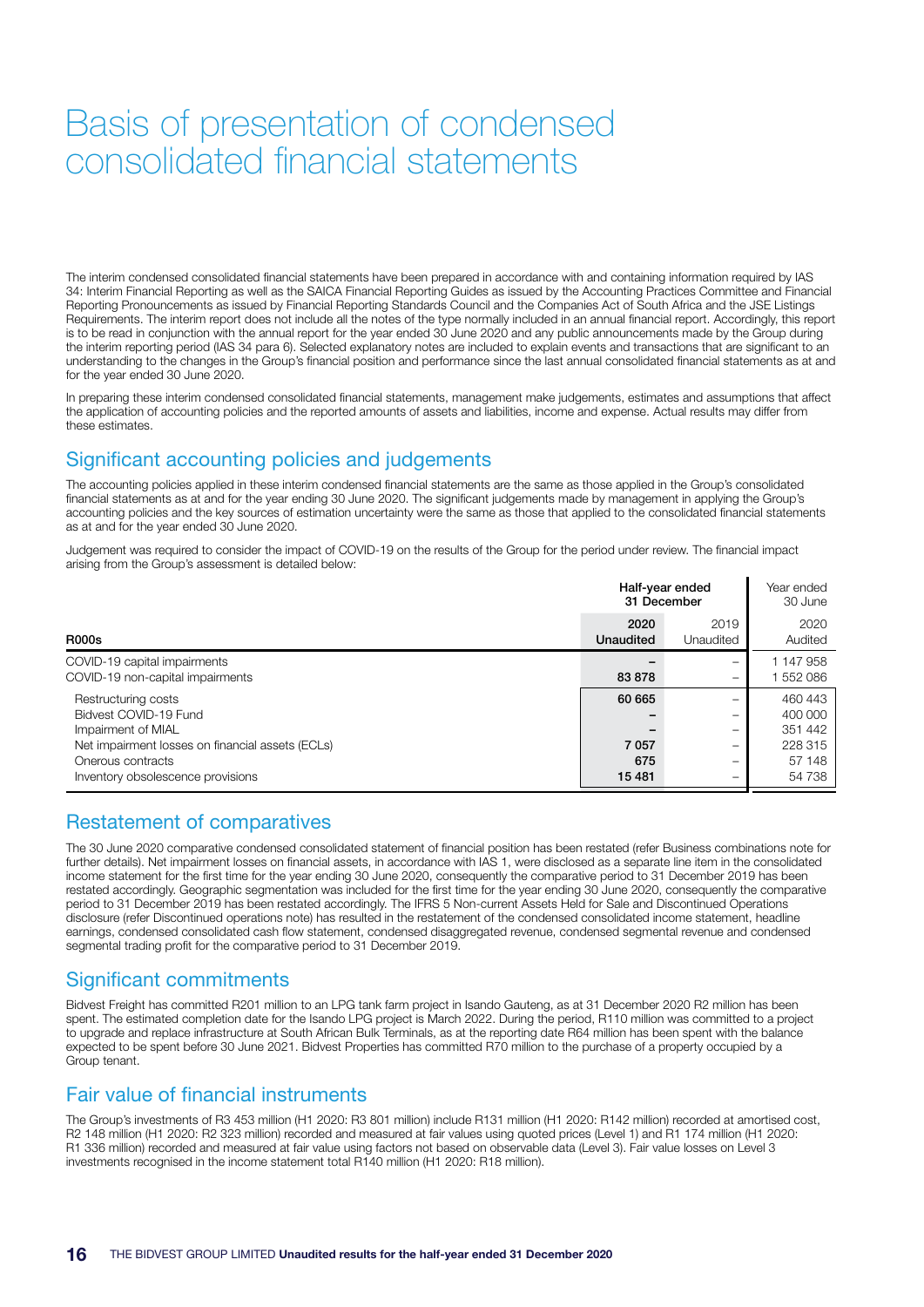### Basis of presentation of condensed consolidated financial statements (continued)

#### Analysis of investments at a fair value not determined by observable market data

|                                                                                                                                                                                                                                                                                                                                                                                        |                                                     | Half-year ended<br>31 December                           |                                                                   |
|----------------------------------------------------------------------------------------------------------------------------------------------------------------------------------------------------------------------------------------------------------------------------------------------------------------------------------------------------------------------------------------|-----------------------------------------------------|----------------------------------------------------------|-------------------------------------------------------------------|
| <b>R000s</b>                                                                                                                                                                                                                                                                                                                                                                           | 2020<br>Unaudited                                   | 2019<br>Unaudited                                        | 2020<br>Audited                                                   |
| Balance at the beginning of period<br>On acquisition of business<br>Purchases, loan advances or transfers from other categories<br>Fair value adjustment recognised directly in equity<br>Fair value adjustment arising during the period recognised in the income statement<br>Proceeds on disposal, repayment of loans or transfers to other categories<br>Exchange rate adjustments | 1 276 338<br>42 412<br>(139 505)<br>(4364)<br>(524) | 311 132<br>29 627<br>14 4 29<br>(18324)<br>(723)<br>(39) | 1 311 132<br>29627<br>41 169<br>55<br>(102 831)<br>(3 396)<br>582 |
|                                                                                                                                                                                                                                                                                                                                                                                        | 1 174 357                                           | 336 102                                                  | 1 276 338                                                         |

The Group's effective beneficial interest in the Indian based Mumbai International Airport Private Limited (MIAL) is an unlisted investment held at fair value through profit or loss, where the fair value is not based on observable market data (Level 3). The carrying value of this investment at 31 December 2020 is R1.0 billion (Rcr 505), which is the disposal price of 5 February 2021 (refer Subsequent events note), and has been classified as a current asset. The carrying value at the comparative prior period reporting date, 31 December 2019, is R1.2 billion (US\$86 million).

MIAL is a foreign-based asset and the ruling period-end exchange rate, RT1cr = R2 055 303 (H1 2020: US\$1 = R13.98), is a further factor that affects the carrying value.

The carrying values of all financial assets and liabilities approximate their fair values, with the exception of borrowings of R25 904 million whose carrying value is R25 862 million.

### Discontinued operations

Bidvest Car Rental (BCR) is a motor vehicle rental business operating in South Africa, Botswana and Namibia. As a result of declining international and domestic travel brought on by the COVID-19 pandemic and a slow anticipated mid-term recovery, management took the decision to exit the business. The BCR business is an identifiable component of the Group's business, the operations and cash flows of which can be clearly distinguished from the rest of the Group. BCR represents a separate major line of business in the geographical area of Southern Africa. The relevant requirements of IFRS 5 were met for this operation to be classified as a disposal group held for sale and as a discontinued operation as at 30 June 2020. BCR is a separate and major business component of the Automotive segment.

The buyer engaged during June 2020 was unable to secure financing for the deal and has withdrawn the non-binding offer to purchase. BCR continues to be actively marketed for sale at a price which is reasonable to its fair value and a number of interested parties are being considered.

BCR was not previously classified as a disposal group held for sale and as a discontinued operation for the period ended 31 December 2019. The comparative condensed consolidated income statement and condensed consolidated statement of cash flows and financial reporting were restated to show the discontinued operation separately from continuing operations.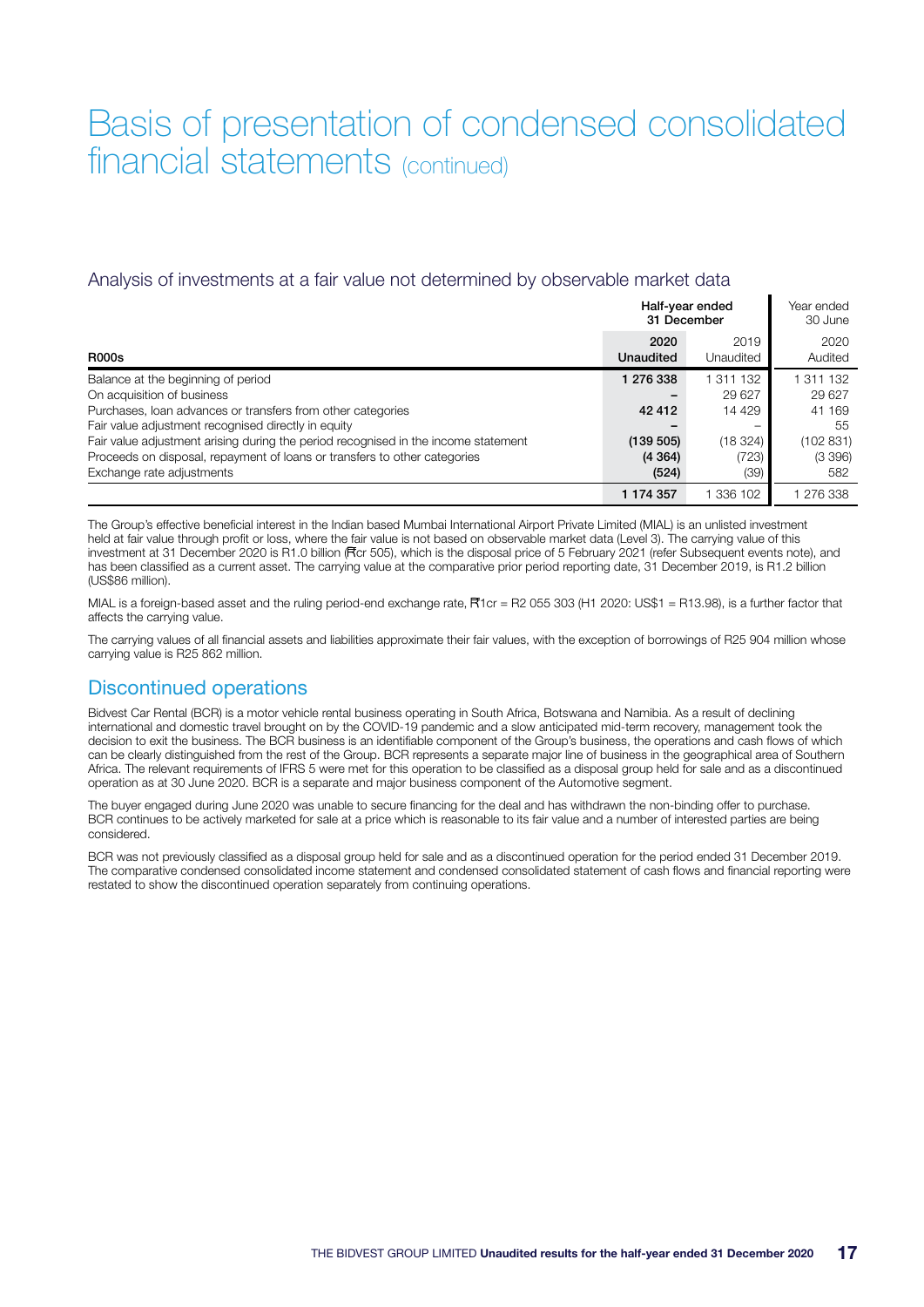### Basis of presentation of condensed consolidated financial statements (continued)

Results of the discontinued operation included in the Group's results for the period ended 31 December are detailed as follows:

|                                                                                                                                                                                                                      |                                                                        | Half-year ended<br>31 December   |                                                               |
|----------------------------------------------------------------------------------------------------------------------------------------------------------------------------------------------------------------------|------------------------------------------------------------------------|----------------------------------|---------------------------------------------------------------|
| <b>R000s</b>                                                                                                                                                                                                         | 2020<br><b>Unaudited</b>                                               | 2019<br>Unaudited                | 2020<br>Audited                                               |
| Revenue<br>Cost of revenue                                                                                                                                                                                           | 267 338<br>(196 194)                                                   | 675 289<br>(389 268)             | 1 057 525<br>(840519)                                         |
| Gross profit<br>Operating expenses<br>Other income                                                                                                                                                                   | 71 144<br>(56 403)                                                     | 286 021<br>(217 298)<br>898      | 217 006<br>(716538)<br>1 0 6 3                                |
| Trading profit (loss)<br>Share-based payment expense<br>Impairment of property, plant and equipment and right-of-use assets                                                                                          | 14741<br>(702)                                                         | 69621<br>(693)                   | (498 469)<br>(1324)<br>(128 300)                              |
| Operating profit (loss) before finance charges<br>Net finance charges                                                                                                                                                | 14 039<br>(47278)                                                      | 68928<br>(82092)                 | (628093)<br>(210151)                                          |
| Finance income<br>Finance charges                                                                                                                                                                                    | 63<br>(47341)                                                          | 129<br>(82 221)                  | 5 1 5 1<br>(215 302)                                          |
| Operating loss before taxation<br>Taxation                                                                                                                                                                           | (33 239)<br>7874                                                       | (13164)<br>2999                  | (838 244)<br>205 977                                          |
| Loss for the period from discontinued operations                                                                                                                                                                     | (25365)                                                                | (10165)                          | (632 267)                                                     |
| Basic earnings per share (cents) – discontinued operations<br>Diluted basic earnings per share (cents) – discontinued operations                                                                                     | (7.5)<br>(7.5)                                                         | (3.0)<br>(3.0)                   | (186.4)<br>(186.1)                                            |
| Effect of the discontinued operation on the Group's consolidated statement of financial<br>position                                                                                                                  |                                                                        |                                  |                                                               |
| Assets of disposal group held for sale<br>Current tax asset<br>Property, plant and equipment<br>Intangible assets<br>Vehicle rental fleet<br>Inventories<br>Trade and other receivables<br>Cash and cash equivalents | 1 056 726<br>58 361<br>575<br>487<br>871 859<br>53<br>97 126<br>28 265 |                                  | 1806855<br>58 335<br>1 561 338<br>1 600<br>168 694<br>16888   |
| Liabilities of disposal group held for sale                                                                                                                                                                          | 1 258 939                                                              |                                  | 1639219                                                       |
| Post-retirement medical aid obligations<br>Lease liabilities<br>Trade and other payables<br>Provisions for discontinuation<br>Interest-bearing borrowings<br>Cash and cash equivalents (overdrafts)                  | 64 269<br>90 990<br>185 245<br>266 342<br>652 093                      |                                  | 1 1 2 3<br>78 096<br>195 325<br>255 233<br>345 993<br>763 449 |
| Cash flows from discontinued operations                                                                                                                                                                              |                                                                        |                                  |                                                               |
| Net operating activities from discontinued operations<br>Net investing activities from discontinued operations<br>Net financing activities from discontinued operations                                              | (382 190)<br>600 929<br>(93 841)                                       | 387 385<br>(650 567)<br>(27 214) | 232 661<br>(653 016)<br>290 223                               |
| Net increase (decrease) in cash and cash equivalents                                                                                                                                                                 | 124 898                                                                | (290 396)                        | (130 132)                                                     |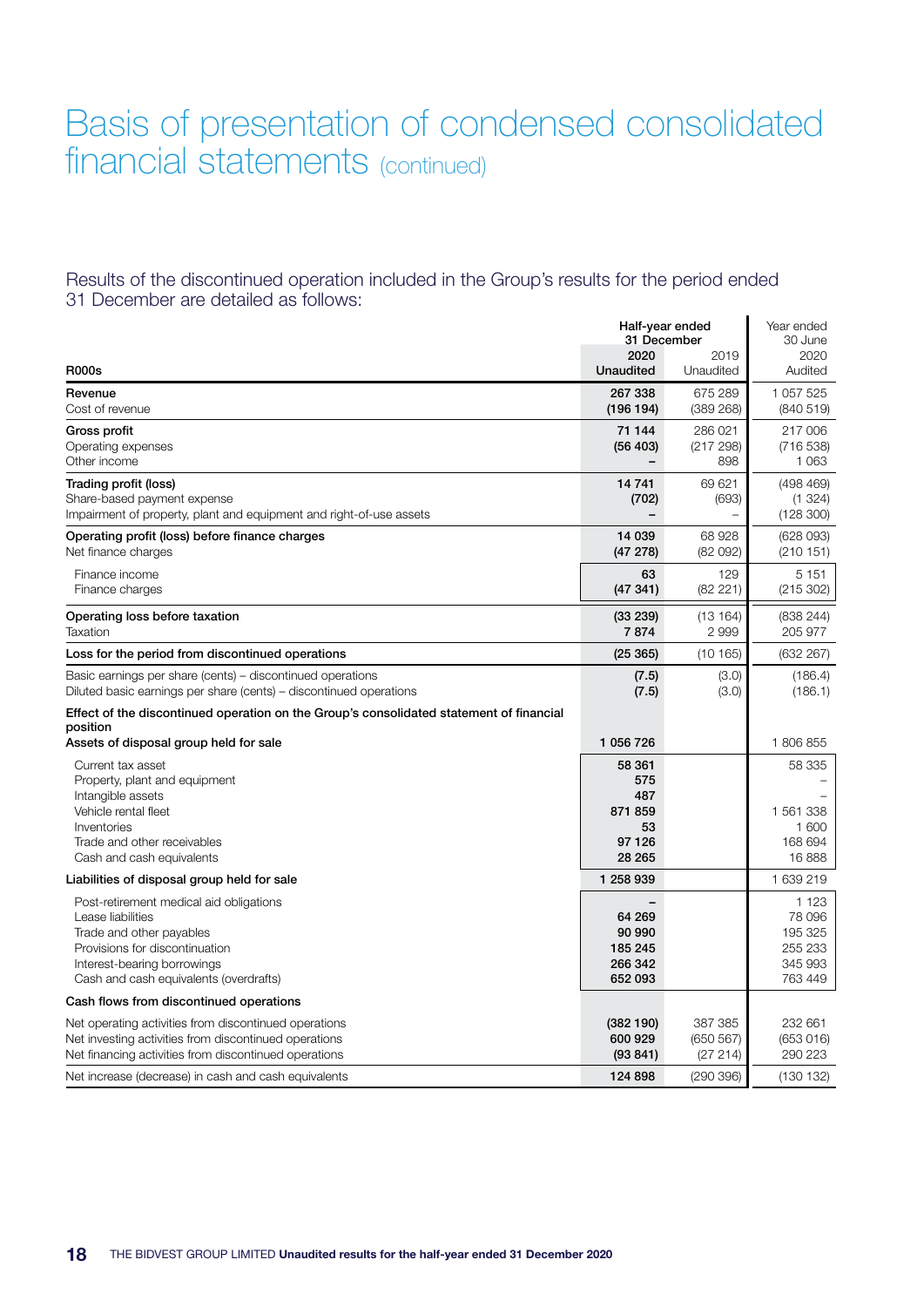### Basis of presentation of condensed consolidated financial statements (continued)

### Business combinations

The prior year acquisition, PHS Group was subject to a Purchase Price Allocation (PPA) review in the current period. The PPA review, which was finalised during the current period, resulted in the recognition at 30 June 2020 of an indefinite life Brand intangible asset in the amount of R2 336 million (£108.8 million), a 15-year definite life Customer Relationships intangible asset in the amount of R2 482 million (£115.6 million) and deferred tax liabilities of R915 million (£42.6 million), a resultant net R3 903 million (£181.7 million) goodwill has been de-recognised. The 30 June 2020 comparative condensed consolidated statement of financial position has been restated accordingly, the impact of which is illustrated in the table below. The impact of the PPA on the consolidated income statement and condensed consolidated statement of other comprehensive income was considered immaterial and these statements were not restated.

| <b>R000s</b>                                             | De-recognised | <b>Restated at</b><br>30 June 2020 | Impact on<br>financial position |
|----------------------------------------------------------|---------------|------------------------------------|---------------------------------|
| Deferred taxation                                        | -             | (915, 484)                         | (915 484)                       |
| Intangible asset - PHS brand (indefinite life)           | -             | 2 336 163                          | 2 336 163                       |
| Intangible asset – Customer relationships (15-year life) | -             | 2 482 174                          | 2 482 174                       |
| Goodwill                                                 | (11685164)    | 7 782 311                          | (3902853)                       |
| Net assets recognised                                    | (11685164)    | 11 685 164                         |                                 |

The relief-from-royalty method was used to determine the value of the PHS brand. A royalty rate of 3.5% was applied after considering PHS's market-leading position, profitability levels and licensing transactions for similar entities. The Multi-Period Excess Earnings Method (MPEEM), an income-based valuation method that isolates the cash flow attributable to the customer related intangible asset, was used to value Customer Relationships, which were estimated to have a Remaining Useful Life (RUL) of 15 years. A ratio of 92.5% was applied to forecasted revenues (representing the revenue remaining after removing revenue from new customers) in addition to an existing customer attrition rate of 13.5%. The Weighted Average Cost of Capital (WACC) was calculated as 9.8%, to which a 0.25% intangible asset specific risk premium was added to arrive at the discount rate of 10.05% used in valuation of the identified intangible assets.

#### Net acquisition of businesses, subsidiaries, associates and investments

On 23 December 2020, the Group disposed of 100% of the share capital and voting rights of Ontime Automotive Limited (Ontime). Ontime is a specialist in vehicle transport services and is Europe's largest enclosed car delivery operator. This disposal follows the prior period disposal of DH Mansfield and completes the divestiture of the Group's Freight interests in the United Kingdom, which are considered non-core because of size, geographical isolation and lack of scalability.

The Group made a number of minor bolt-on acquisitions during the period. These acquisitions were funded from existing cash resources.

The final accounting for the minor acquisitions had not been completed at the time these condensed consolidated interim financial statements were issued, in each case the final accounting will be completed within 12 months of the acquisition date, as allowed by the applicable accounting standard.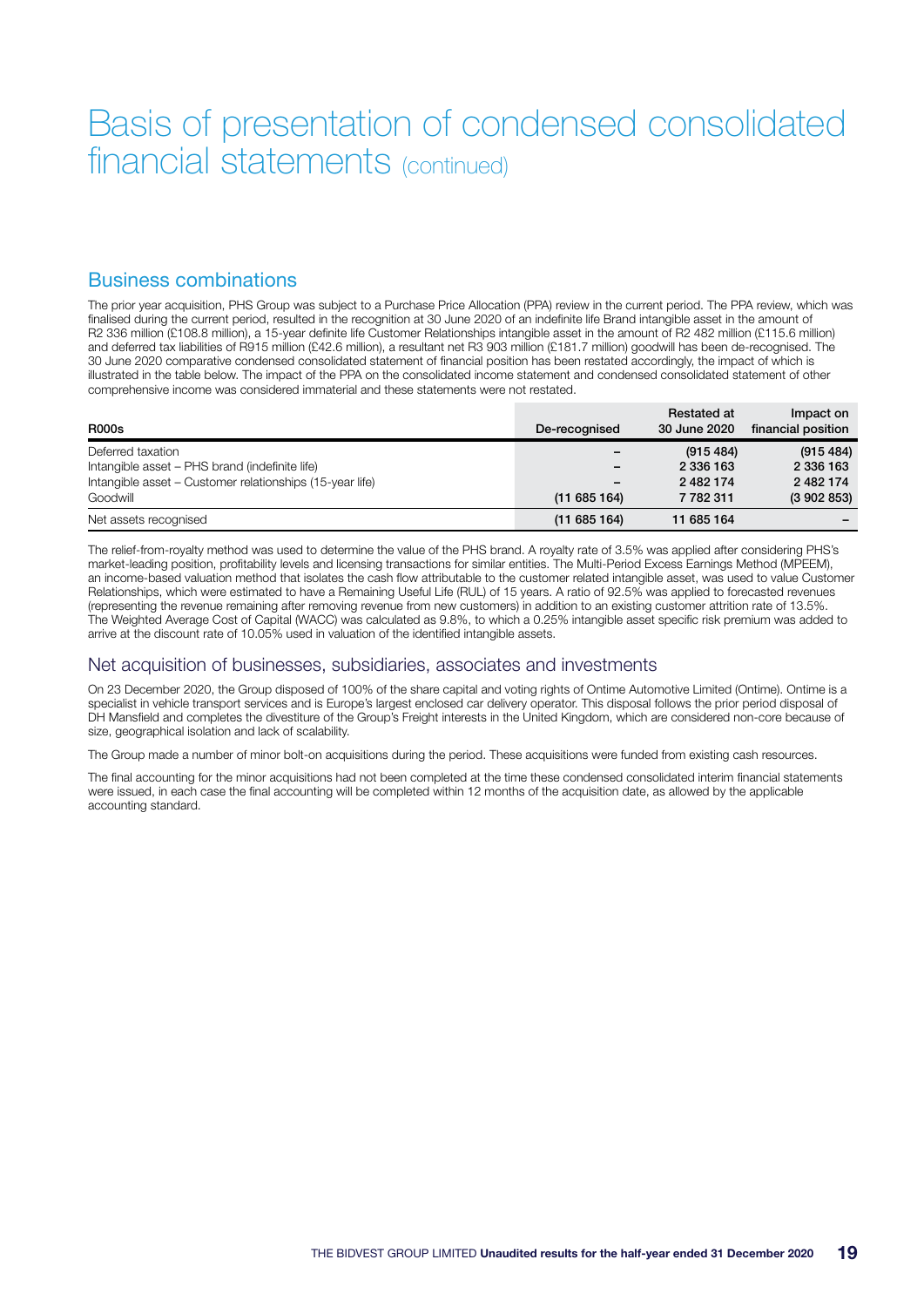### Basis of presentation of condensed financial statements (continued)

The following table summarises and incorporates the provisional amounts of assets acquired and liabilities assumed which have been included in these results from the respective dates.

| <b>R000s</b>                                                                                     | Ontime   | Other   | Total    |
|--------------------------------------------------------------------------------------------------|----------|---------|----------|
| Property, plant and equipment                                                                    | (140601) | (7 573) | (148174) |
| Right-of-use assets                                                                              | (42609)  |         | (42609)  |
| Deferred taxation                                                                                | (1404)   | 4 0 9 4 | 2690     |
| Interest in associates and joint ventures                                                        |          | 31 500  | 31 500   |
| Investments and advances °                                                                       |          | 375 539 | 375 539  |
| Inventories                                                                                      | (818)    | (766)   | (1 584)  |
| Trade and other receivables                                                                      | (74493)  | (5732)  | (80225)  |
| Cash and cash equivalents                                                                        | 31 262   | 191     | 31 453   |
| <b>Borrowings</b>                                                                                | 18 169   | 3 3 3 6 | 21 505   |
| Lease liabilities                                                                                | 45 151   |         | 45 151   |
| Trade and other payables and provisions                                                          | 42 958   | (5535)  | 37 4 23  |
| Taxation                                                                                         | (162)    | 159     | (3)      |
| Intangible assets                                                                                | (55)     | 1 6 2 8 | 1 573    |
|                                                                                                  | (122602) | 396 841 | 274 239  |
| Non-controlling interest                                                                         |          | (3336)  | (3336)   |
| Realisation of foreign currency translation reserve                                              | (62143)  | (1 224) | (63 367) |
| Goodwill                                                                                         |          | 8 1 5 4 | 8 1 5 4  |
| Net assets (disposed) acquired                                                                   | (184745) | 400 435 | 215 690  |
| Settled as follows:                                                                              |          |         |          |
| Cash and cash equivalents acquired                                                               |          |         | (31453)  |
| Acquisition costs                                                                                |          |         | 7 5 8 0  |
| Net loss on disposal of operations                                                               |          |         | 114 539  |
| Net settlement of receivable arising on disposal of subsidiaries and associates in prior periods |          |         | (46 854) |
| Net change in vendors for acquisition                                                            |          |         | (22301)  |
| Net acquisition of businesses, subsidiaries, associates and investments                          |          |         | 237 201  |

*º Includes purchases of R1 246 million and disposals of R870 million in the Group's various investment portfolios, primarily those of Bidvest Bank and Bidvest Insurance ("Other" column).* 

Goodwill arose on the minor acquisitions as the anticipated value of future cash flows that were taken into account in determining the purchase consideration exceeded the net assets acquired at fair value. The acquisitions have enabled the Group to expand its range of complementary products and services and, as a consequence, has broadened the Group's base in the marketplace.

The minor bolt-on acquisitions did not contribute materially to the Group's revenue or operating profit for the period under review.

### Subsequent event

Effective 5 February 2021, and subsequent to the reporting date, the Group unconditionally sold its entire (6.75%) equity interest in MIAL to Adani Airport Holdings for Rcr 505 (R1 037 million), post the effective date the Group has no commercial interest, beneficial or otherwise, in MIAL.

### Unaudited results

These results have not been audited or reviewed by the Group's auditors. The interim condensed consolidated financial statements have been prepared under supervision of the Chief Financial Officer, MJ Steyn BCom CA (SA), and were approved by the board of directors on 26 February 2021.